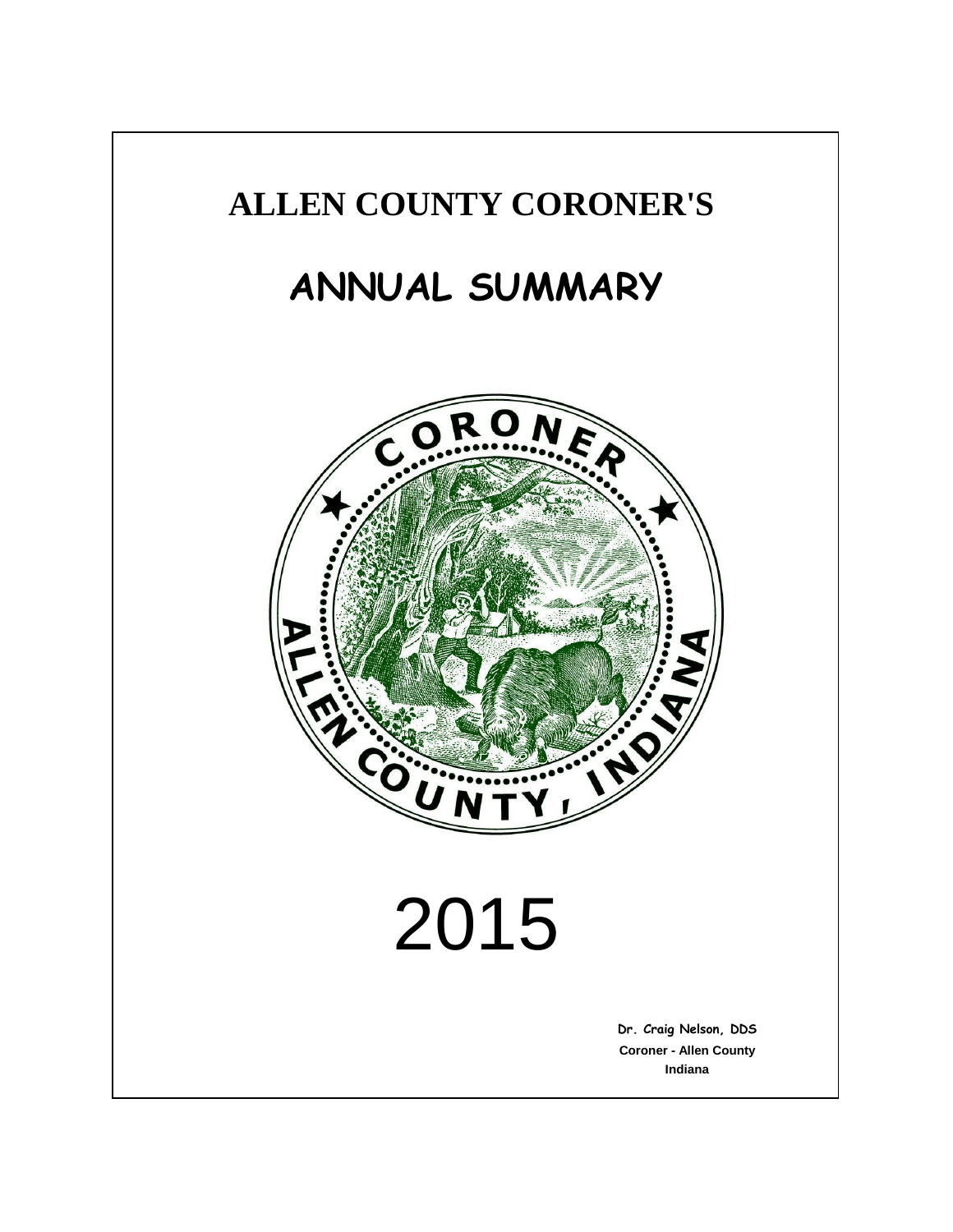| <b>ALLEN COUNTY CORONER</b><br><b>2015 STATISTICAL SUMMARY</b>                                                                  |                                                               |                                          | Dr. C. Nelson, DDS - Coroner |                |
|---------------------------------------------------------------------------------------------------------------------------------|---------------------------------------------------------------|------------------------------------------|------------------------------|----------------|
| <b>TOTAL NUMBER OF DEATHS IN ALLEN COUNTY 2015</b>                                                                              |                                                               |                                          | 4340                         |                |
| TOTAL NUMBER OF CASES INVESTIGATED BY THE CORONER'S OFFICE 603                                                                  |                                                               |                                          |                              | 13.89%         |
| TOTAL NUMBER OF CORONER CASES WHICH REQUIRED AUTOPSIES 242                                                                      |                                                               |                                          |                              | 40.1%          |
|                                                                                                                                 |                                                               |                                          |                              |                |
| <b>Manner of Death</b><br>determination                                                                                         | Cases transferred from<br>other Counties who died<br>in Allen | Allen County (non-<br>transferred) cases |                              | totals         |
| <b>NATURAL</b>                                                                                                                  | 17                                                            | 182                                      |                              | 199            |
| ACCIDENT, (non-Motor Vehicle)                                                                                                   | 69                                                            | 151                                      |                              | 220            |
| ACCIDENT, MOTOR VEHICLE                                                                                                         | 50                                                            | 31                                       |                              | 81             |
| <b>SUICIDE</b>                                                                                                                  | 18                                                            | 44                                       |                              | 62             |
| <b>HOMICIDE</b>                                                                                                                 | 4                                                             | 30                                       |                              | 34             |
| <b>UNDETERMINED</b>                                                                                                             | 0                                                             | 7                                        |                              | $\overline{7}$ |
| <b>PENDING</b>                                                                                                                  | O                                                             | O                                        |                              | O              |
| Returned to be Signed by PHY                                                                                                    |                                                               |                                          |                              | 0              |
| <b>TOTALS</b>                                                                                                                   | 158                                                           | 445                                      |                              | 603            |
| TOTAL PERCENT OF CORONER'S CASE LOAD GENERATED IN ALLEN COUNTY =<br>TOTAL PERCENT OF CASES TRANSFERRED IN FROM OTHER COUNTIES = |                                                               |                                          | 26.20%                       | 73.80%         |

 $\mathsf{I}$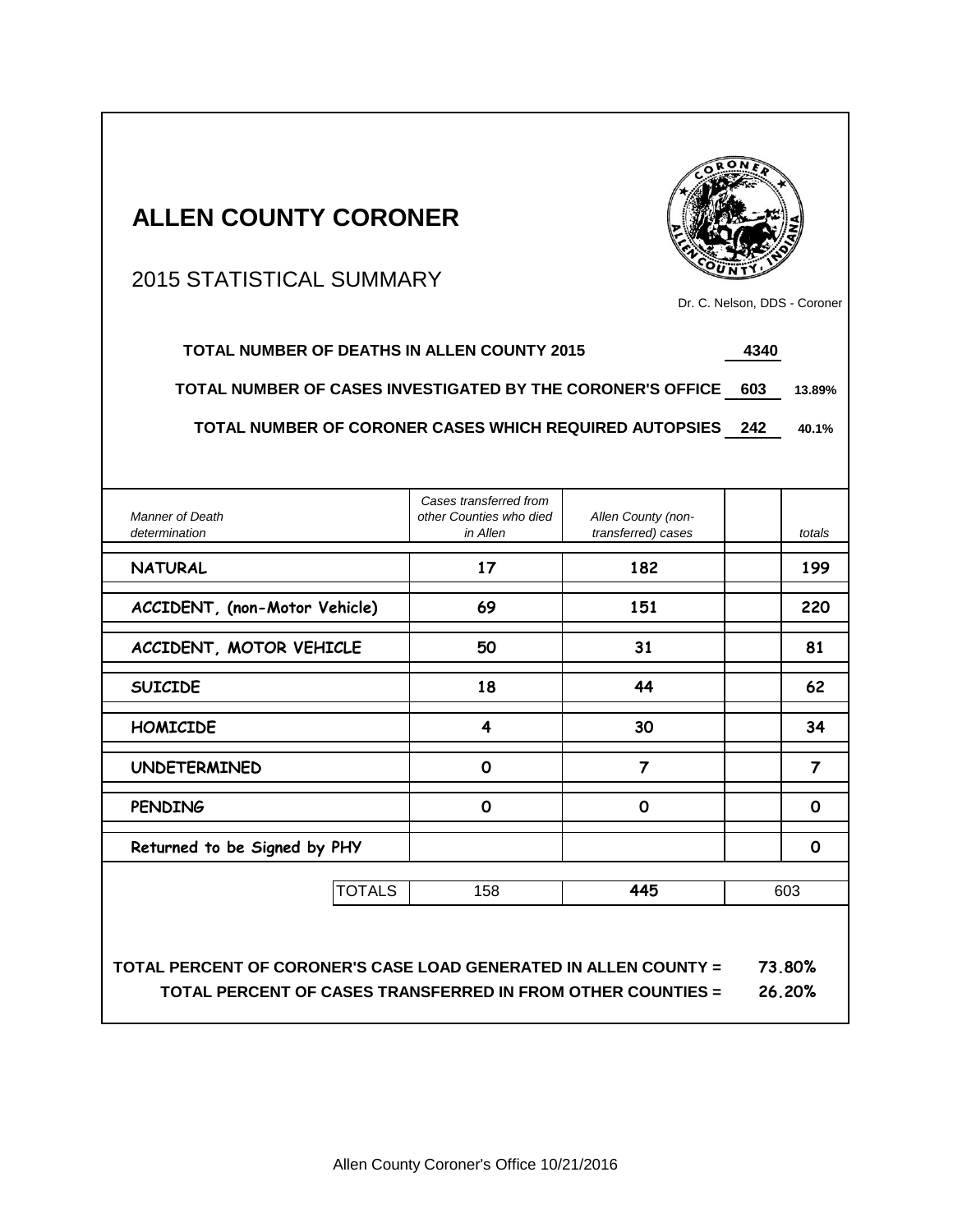Allen County Coroner's Office 10/21/2016

 $\mathbf I$ 

 $\mathbf{I}$ 

 $\mathbf{I}$ 

 $\begin{array}{c} \hline \end{array}$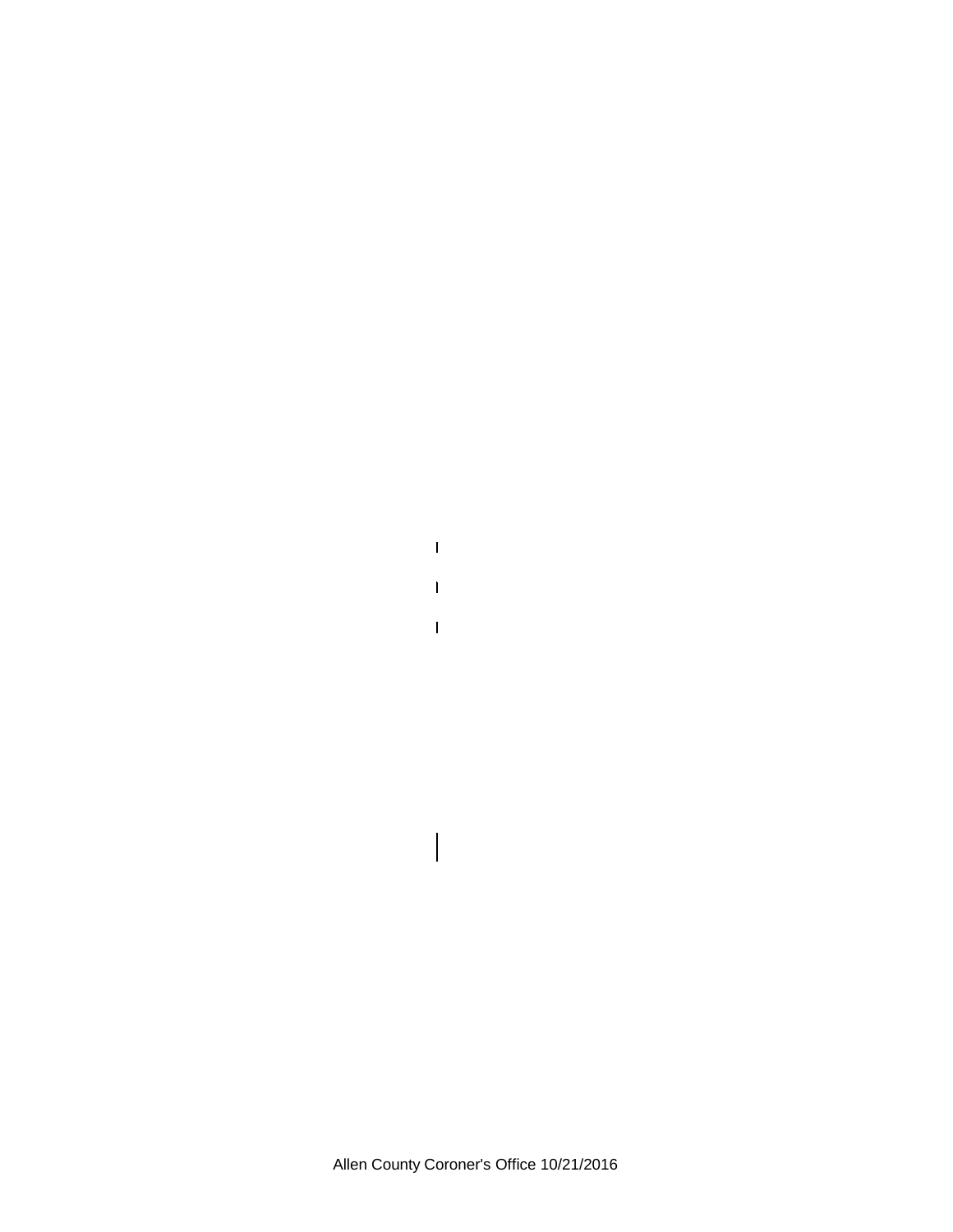#### Manner of Death v/s Age & Gender Distribution Analysis



**Totals and percentages of entire annual case load**

|                                                  |                |                |                |                |                |                |                |                |                |             | Gender / Age Grouping |                |                |             |             |                |             |                          |             |                |                                |                         |
|--------------------------------------------------|----------------|----------------|----------------|----------------|----------------|----------------|----------------|----------------|----------------|-------------|-----------------------|----------------|----------------|-------------|-------------|----------------|-------------|--------------------------|-------------|----------------|--------------------------------|-------------------------|
|                                                  | 0 > 12         |                | 13 > 19        |                | 20 > 29        |                |                | 30 > 39        |                | 40 > 49     | 50 > 59               |                | 60 > 69        |             |             | 70>79          | 80>89       |                          | $90 +$      |                | Total Cases /<br><b>Manner</b> | % oF Total<br>Case Load |
|                                                  | female         | male           | female         | male           | female         | male           | female         | male           | female         | male        | female                | male           | female         | male        | female      | male           | female      | male                     | female      | male           |                                |                         |
| NATURAL                                          | $\overline{2}$ | 3              | 0              | 1              | $\overline{2}$ | 3              | 4              | 10             | 10             | 16          | 14                    | 38             | 16             | 31          | 8           | 9              | 5           | $\overline{7}$           | 1           | $\overline{2}$ | 182                            | 30.2%                   |
| Natural - Transfers                              | 0              | $\overline{c}$ | 0              | 0              | 2              | $\mathbf 0$    | 0              | $\overline{c}$ | 2              |             | 0                     | $\overline{2}$ | 0              | 1           |             | 3              | 1           | 0                        | 0           | $\Omega$       | 17                             | 2.8%                    |
| <b>ACCIDENT</b>                                  | $\Omega$       | 3              | $\Omega$       | $\Omega$       | 3              | 12             | 6              | 16             | $\overline{7}$ | 13          | 5                     | 9              | 6              | 10          | 8           | $\overline{7}$ | 10          | 12                       | 16          | 8              | 151                            | 25.0%                   |
| Accident - Transfers                             | 0              | 0              | 0              | $\overline{c}$ | 1              | $\overline{c}$ |                |                | 0              | 3           | $\overline{c}$        | 3              |                | 8           |             | 11             | 11          | 10                       | 5           |                | 69                             | 11.4%                   |
| MOTOR VEHICLE ACCIDENT                           | 1              | $\overline{1}$ | 1              | $\overline{2}$ | 1              | 8              | $\mathbf 0$    | $\overline{2}$ | $\mathbf 0$    | 3           | 1                     | 3              | 2              | $\mathbf 1$ | $\mathbf 0$ | 3              | $\mathbf 1$ | $\overline{\phantom{a}}$ | $\mathbf 0$ | 0              | 31                             | 5.1%                    |
| Motor Vehicle Acc -Transfers                     | $\overline{2}$ | 0              | 2              | $\overline{2}$ | 2              | 4              | 1              | 7              | $\overline{2}$ | 0           | 1                     | 11             | 2              | 3           |             | 5              | 1           | 4                        | 0           | 0              | 50                             | 8.3%                    |
| SUICIDE                                          | $\mathbf 0$    | 0              | 0              | $\overline{2}$ | $\overline{2}$ | 5              | $\overline{2}$ | $\overline{7}$ | 3              | 3           | $\overline{2}$        | 4              | 1              | 6           | 1           | $\overline{2}$ | 0           | $\overline{2}$           | 0           | $\overline{2}$ | 44                             | 7.3%                    |
| Suicide - Transfers                              | $\mathbf 0$    | $\mathbf 0$    | $\mathbf 0$    | $\mathbf 1$    | 1              | 3              | 2              | $\overline{2}$ | $\overline{2}$ | 2           | 0                     | $\overline{2}$ | $\overline{2}$ | $\mathbf 0$ | 0           | $\mathbf 0$    | 0           | $\overline{\phantom{a}}$ | $\mathbf 0$ | 0              | 18                             | 3.0%                    |
| HOMICIDE                                         | $\mathbf 1$    | 0              | $\overline{2}$ | $\overline{2}$ | 4              | 10             | 1              | 5              | 0              | 4           | $\pmb{0}$             | 0              | 0              | 1           | 0           | 0              | 0           | 0                        | 0           | 0              | 30                             | 5.0%                    |
| Homicide - Transfers                             | 2              | 0              | 0              | $\mathbf 0$    | 0              | $\mathbf 1$    | 0              | $\mathbf 0$    | 0              |             | $\mathbf 0$           | 0              | $\Omega$       | $\mathbf 0$ | 0           | 0              | 0           | 0                        | 0           | $\Omega$       | 4                              | 0.7%                    |
| UNDETERMINED                                     | $\mathbf 1$    | $\overline{2}$ | 1              | 0              | 1              | 0              | 0              | 0              | 0              |             | 0                     |                | $\Omega$       | $\mathbf 0$ | 0           | 0              | 0           | $\mathbf 0$              | 0           | 0              | $\overline{7}$                 | 1.2%                    |
| Undetermined - Transfers                         | 0              | $\mathbf 0$    | 0              | $\mathbf 0$    | 0              | $\mathbf 0$    | 0              | $\mathbf 0$    | 0              | $\mathbf 0$ | 0                     | $\mathbf 0$    | 0              | $\mathbf 0$ | 0           | $\mathbf 0$    | 0           | $\mathbf 0$              | 0           | 0              | 0                              | 0.0%                    |
| PENDING                                          | $\mathbf 0$    | $\Omega$       | 0              | $\Omega$       | 0              | $\overline{0}$ | $\Omega$       | $\Omega$       | $\mathbf 0$    | $\mathbf 0$ | 0                     | 0              | $\Omega$       | $\mathbf 0$ | 0           | $\Omega$       | $\Omega$    | 0                        | 0           | $\Omega$       | 0                              | $0.0\%$                 |
| Pending - Transfers                              | 0              | 0              | 0              | $\mathbf 0$    | 0              | 0              | 0              | 0              | 0              | 0           | 0                     | 0              | $\Omega$       | 0           | 0           | 0              | 0           | 0                        | 0           | 0              | 0                              | 0.0%                    |
| Returned to Physician                            | $\Omega$       | 0              | $\Omega$       | $\Omega$       | 0              | 0              | $\Omega$       | $\Omega$       | 0              | 0           | 0                     | 0              | $\Omega$       | 0           | 0           | 0              | 0           | 0                        | 0           | 0              | 0                              | $0.0\%$                 |
| Returned - Transfers                             | $\Omega$       | 0              | 0              | $\mathbf 0$    | 0              | $\mathbf 0$    | 0              | $\mathbf 0$    | 0              | $\mathbf 0$ | 0                     | $\Omega$       | 0              | $\mathbf 0$ | 0           | $\Omega$       | 0           | $\mathbf 0$              | 0           | $\Omega$       | 0                              |                         |
| gender per age group (includes transfers)        | 9              | 11             | 6              | 12             | 19             | 48             | 17             | 52             | 26             | 47          | 25                    | 73             | 30             | 61          | 26          | 40             | 29          | 37                       | 22          | 13             | 603                            | 100.0%                  |
| totals per age group, (includes transfers)       |                | 20             | 18             |                | 67             |                |                | 69             |                | 73          | 98                    |                | 91             |             | 66          |                | 66          |                          | 35          |                | 603                            | 73.8%                   |
| percent of total case load (includes transfers): |                | 3.3%           | 3.0%           |                | 11.1%          |                |                | 11.4%          |                | 12.1%       | 16.3%                 |                | 15.1%          |             | 10.9%       |                | 10.9%       |                          | 5.8%        |                | 100.00%                        | 26.2%                   |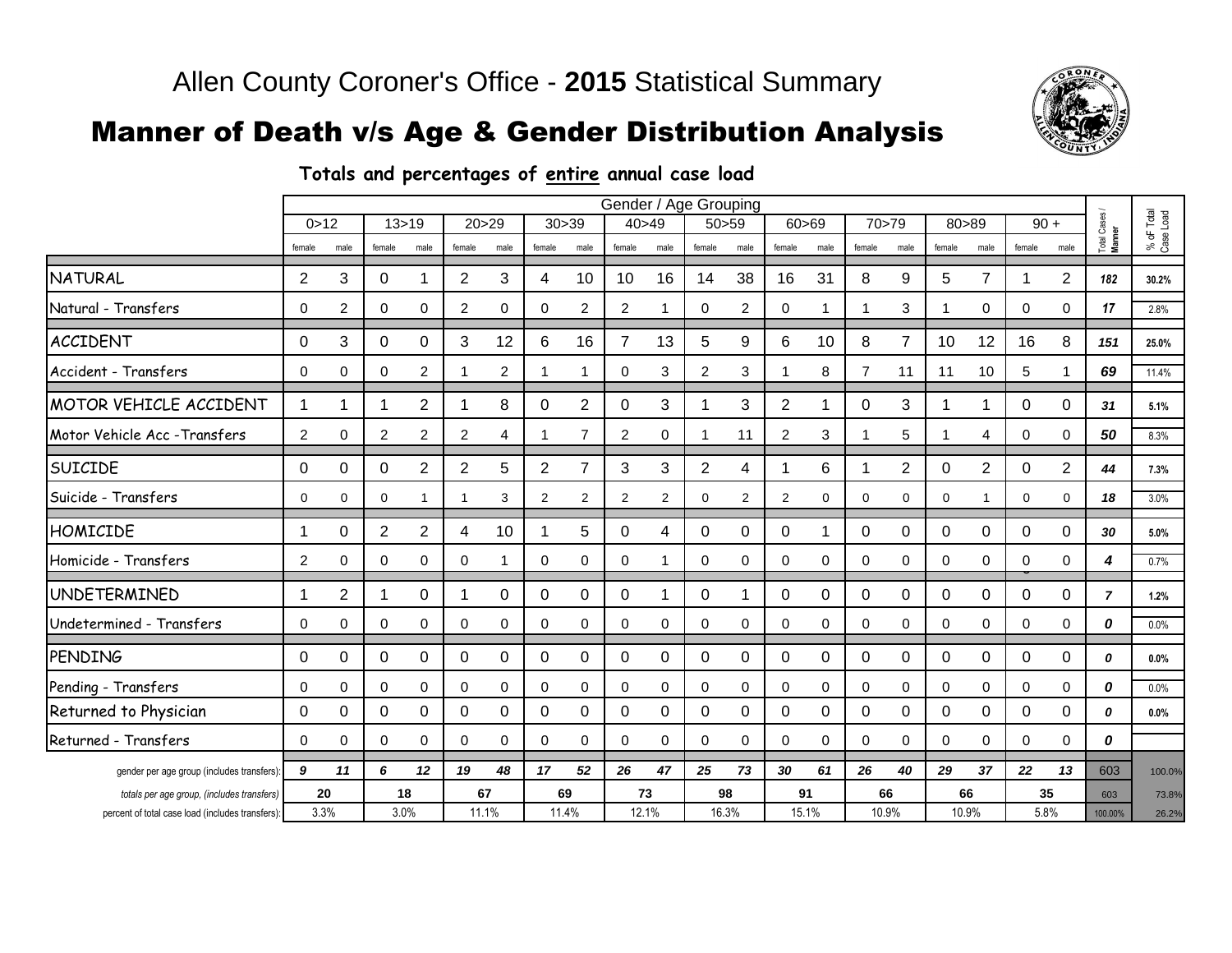

### Manner of Death v/s Race Distribution Analysis

**Totals and percentages of entire annual case load**

|                                   |             | <b>WHITE</b> |    | <b>BLACK</b> |                | <b>HISPANIC</b> |                | <b>ASIAN</b> |             | <b>OTHER</b> |          | <b>UNKNOWN</b> |               |
|-----------------------------------|-------------|--------------|----|--------------|----------------|-----------------|----------------|--------------|-------------|--------------|----------|----------------|---------------|
|                                   | #           | $\%$         | #  | %            | #              | $\%$            | #              | $\%$         | #           | $\%$         | #        | %              | <b>TOTALS</b> |
| <b>NATURAL</b>                    | 147         | 24.4%        | 26 | 4.3%         | 6              | 1.0%            | 3              | 0.5%         | 0           | 0.0%         | $\Omega$ | 0.0%           | 182           |
| Natural - Transfers               | 16          | 2.7%         | 1  | 0.2%         | 0              | 0.0%            | 0              | 0.0%         | 0           | 0.0%         | 0        | 0.0%           | 17            |
| <b>ACCIDENT</b>                   | 137         | 22.7%        | 13 | 2.2%         |                | 0.2%            | 0              | 0.0%         | 0           | 0.0%         | 0        | 0.0%           | 151           |
| Accident - Transfers              | 69          | 11.4%        | 0  | 0.0%         | 0              | 0.0%            | 0              | 0.0%         | 0           | 0.0%         | 0        | 0.0%           | 69            |
| MOTOR VEHICLE ACCIDENT            | 26          | 4.3%         | 3  | 0.5%         |                | 0.2%            | 1              | 0.2%         | 0           | 0.0%         | 0        | 0.0%           | 31            |
| Motor Vehicle Acc - Transfers     | 45          | 7.5%         | 3  | 0.5%         |                | 0.2%            |                | 0.2%         | 0           | 0.0%         | 0        | 0.0%           | 50            |
| SUICIDE                           | 38          | 6.3%         | 2  | 0.3%         | 4              | 0.7%            | 0              | 0.0%         | $\Omega$    | 0.0%         | 0        | 0.0%           | 44            |
| Suicide - Transfers               | 17          | 2.8%         | 0  | 0.0%         |                | 0.2%            | 0              | 0.0%         | 0           | 0.0%         | 0        | 0.0%           | 18            |
| HOMICIDE                          | 8           | 1.3%         | 18 | 3.0%         | $\overline{2}$ | 0.3%            | $\overline{2}$ | 0.3%         | 0           | 0.0%         | 0        | 0.0%           | 30            |
| Homicide - Transfers              | 4           | 0.7%         | 0  | 0.0%         | 0              | 0.0%            | 0              | 0.0%         | 0           | 0.0%         | 0        | 0.0%           | 4             |
| <b>UNDETERMINED</b>               | 3           | 0.5%         | 4  | 0.7%         | 0              | 0.0%            | 0              | 0.0%         | 0           | 0.0%         | 0        | 0.0%           | 7             |
| Undetermined - Transfers          | 0           | 0.0%         | 0  | 0.0%         | 0              | 0.0%            | 0              | 0.0%         | 0           | 0.0%         | 0        | 0.0%           | 0             |
| PENDING                           | $\mathbf 0$ | 0.0%         | 0  | 0.0%         | $\Omega$       | 0.0%            | $\mathbf 0$    | 0.0%         | $\Omega$    | 0.0%         | $\Omega$ | 0.0%           | 0             |
| Pending - Transfers               | 0           | 0.0%         | 0  | 0.0%         | 0              | 0.0%            | 0              | 0.0%         | 0           | 0.0%         | 0        | 0.0%           | 0             |
| Returned to Physician             | $\mathbf 0$ | 0.0%         | 0  | 0.0%         | 0              | 0.0%            | 0              | 0.0%         | 0           | 0.0%         | 0        | 0.0%           | 0             |
| Returned to Physician - Transfers | 0           | 0.0%         | 0  | 0.0%         | 0              | 0.0%            | 0              | 0.0%         | 0           | 0.0%         | 0        | 0.0%           | 0             |
|                                   |             |              |    |              |                |                 |                |              |             |              |          |                |               |
| <b>TOTALS</b>                     | 510         | 84.6%        | 70 | 11.6%        | 16             | 2.7%            | 7              | 1.2%         | $\mathbf 0$ | 0.0%         | 0        | 0.0%           | 603           |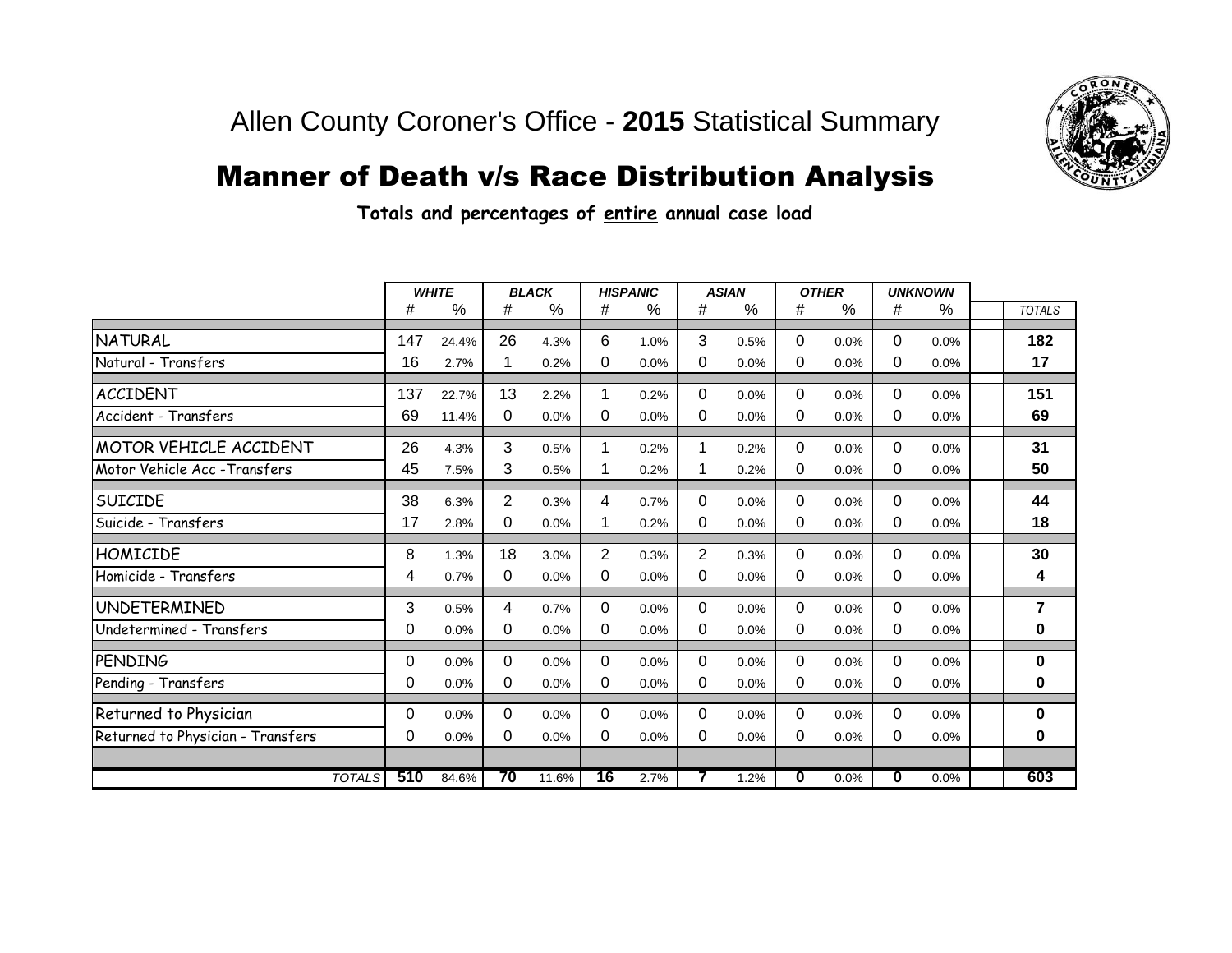

# Manner of Death v/s Month of Death Analysis

**Totals and percentages of entire annual caseload**

.

|                                |          | <b>JAN</b> |                | <b>FEB</b> |    | <b>MAR</b> |                | <b>APR</b> |          | <b>MAY</b> |          | <b>JUN</b> |          | <b>JUL</b> |                | <b>AUG</b> |          | <b>SEPT</b> |          | <b>OCT</b> |          | <b>NOV</b> |                | <b>DEC</b> |                     |
|--------------------------------|----------|------------|----------------|------------|----|------------|----------------|------------|----------|------------|----------|------------|----------|------------|----------------|------------|----------|-------------|----------|------------|----------|------------|----------------|------------|---------------------|
|                                | #        | %          | #              | ℅          | #  | $\%$       | #              | ℅          | #        | $\%$       | #        | %          | #        | %          | #              | %          | #        | $\%$        | #        | $\%$       | #        | %          | #              | %          | <b>TOTAL</b>        |
| <b>NATURAL</b>                 | 21       | 3.5%       | 11             | 1.8%       | 15 | 2.5%       | 21             | 3.5%       | 19       | 3.2%       | 17       | 2.8%       | 14       | 2.3%       | $\overline{7}$ | 1.2%       | 14       | 2.3%        | 11       | 1.8%       | 15       | 2.5%       | 17             | 2.8%       | 182                 |
| Natural - Transfers            | 4        | 0.7%       | 3              | 0.5%       |    | 0.2%       | 2              | 0.3%       |          | 0.2%       | 0        | 0.0%       | 0        | 0.0%       |                | 0.2%       | 2        | 0.3%        | 2        | 0.3%       | 0        | 0.0%       |                | 0.2%       | 17                  |
| <b>ACCIDENT</b>                | 14       | 2.3%       | 8              | 1.3%       | 10 | 1.7%       | 13             | 2.2%       | 11       | 1.8%       | 13       | 2.2%       | 13       | 2.2%       | 17             | 2.8%       | 10       | 1.7%        | 13       | 2.2%       | 15       | 2.5%       | 14             | 2.3%       | 151                 |
| Accident - Transfers           | 5        | 0.8%       | 3              | 0.5%       |    | 0.2%       | 8              | 1.3%       | 9        | 1.5%       | 4        | 0.7%       | 4        | 0.7%       | 12             | 2.0%       | 8        | 1.3%        | 6        | 1.0%       | 4        | 0.7%       | 5              | 0.8%       | 69                  |
| Motor Vehicle Acc              | 0        | 0.0%       | 2              | 0.3%       | 4  | 0.7%       | $\overline{2}$ | 2.0%       | 5        | 0.8%       | 3        | 0.5%       | 2        | 0.3%       |                | 0.2%       | 5        | 0.8%        |          | 0.2%       | 2        | 0.3%       | 4              | 0.7%       | 31                  |
| Motor Vehicle Acc - Transfers  | 3        | 0.5%       |                | 0.2%       |    | 0.3%       | 2              | 0.3%       |          | 1.2%       | 5        | 0.8%       | 6        | 1.0%       |                | 1.2%       | 5        | 0.8%        | 5        | 0.8%       | 4        | 0.7%       | 3              | 0.5%       | 50                  |
| SUICIDE                        | 3        | 0.5%       | $\overline{2}$ | 0.3%       | 2  | 0.3%       |                | 1.2%       | 4        | 0.7%       | 2        | 0.3%       | 3        | 0.5%       | $\overline{2}$ | 0.3%       | 6        | 1.0%        | 4        | 0.7%       |          | 1.2%       | $\overline{2}$ | 0.3%       | 44                  |
| Suicide - Transfers            | 3        | 0.5%       | 2              | 0.3%       | 3  | 0.5%       |                | 0.2%       |          | 0.2%       | $\Omega$ | 0.0%       |          | 0.2%       |                | 0.2%       |          | 0.2%        | 0        | 0.0%       | 4        | 0.7%       |                | 0.2%       | 18                  |
| <b>HOMICIDE</b>                | 2        | 0.3%       | 2              | 0.3%       | 6  | 1.0%       | 2              | 0.3%       |          | 0.2%       | 2        | 0.3%       |          | 0.2%       | 4              | 0.7%       |          | 0.2%        | 6        | 1.0%       | 2        | 0.3%       |                | 0.2%       | 30                  |
| Homicide - Transfers           |          | 0.2%       |                | 0.2%       | 0  | 0.0%       | 0              | 0.0%       | 0        | 0.0%       | $\Omega$ | 0.0%       |          | 0.2%       | 0              | 0.0%       |          | 0.2%        | 0        | 0.0%       | 0        | 0.0%       | 0              | 0.0%       | $\pmb{\mathcal{A}}$ |
| <b>UNDETERMINED</b>            | 0        | 0.0%       |                | 0.2%       | 0  | 0.0%       |                | 0.2%       |          | 0.2%       | 0        | 0.0%       | 0        | 0.0%       |                | 0.2%       | $\Omega$ | 0.0%        | $\Omega$ | 0.0%       |          | 0.2%       | $\overline{2}$ | 0.3%       | $\overline{7}$      |
| Undetermined - Transfers       |          | 0.0%       |                | 0.0%       | 0  | 0.0%       | 0              | 0.0%       | 0        | 0.0%       |          | 0.0%       | 0        | 0.0%       | 0              | 0.0%       | 0        | 0.0%        | 0        | 0.0%       | 0        | 0.0%       |                | 0.0%       | $\mathbf{0}$        |
| PENDING                        | 0        | 0.0%       | 0              | 0.0%       | 0  | 0.0%       | 0              | 0.0%       | 0        | 0.0%       | 0        | 0.0%       | 0        | 0.0%       | 0              | 0.0%       | 0        | 0.0%        | 0        | 0.0%       | 0        | 0.0%       | 0              | 0.0%       | 0                   |
| Pending - Transfers            | ∩        | 0.0%       | $\Omega$       | 0.0%       | 0  | 0.0%       | 0              | 0.0%       | 0        | 0.0%       | $\Omega$ | 0.0%       | 0        | 0.0%       | 0              | 0.0%       | 0        | 0.0%        | 0        | 0.0%       | 0        | 0.0%       |                | 0.0%       | $\mathbf{0}$        |
| <b>RETURN TO PHYSICIAN</b>     | $\Omega$ | 0.0%       | $\Omega$       | 0.0%       | 0  | 0.0%       | $\Omega$       | 0.0%       | $\Omega$ | 0.0%       | 0        | 0.0%       | 0        | 0.0%       | 0              | 0.0%       | 0        | 0.0%        | 0        | 0.0%       | $\Omega$ | 0.0%       | 0              | 0.0%       | $\mathbf{0}$        |
| Returned to Physician - Transf | $\Omega$ | 0.0%       | 0              | 0.0%       | 0  | 0.0%       | 0              | 0.0%       | 0        | 0.0%       | 0        | 0.0%       | $\Omega$ | 0.0%       | 0              | 0.0%       | 0        | 0.0%        | 0        | 0.0%       | 0        | 0.0%       | 0              | 0.0%       | $\overline{0}$      |
|                                |          |            |                |            |    |            |                |            |          |            |          |            |          |            |                |            |          |             |          |            |          |            |                |            |                     |
| <b>TOTALS</b>                  | 56       | 9.3%       | 36             | 6.0%       | 44 | 7.3%       | 59             | 9.8%       | 59       | 9.8%       | 46       | 7.6%       | 45       | 7.5%       | 53             | 8.8%       | 53       | 8.8%        | 48       | 8.0%       | 54       | 9.0%       | 50             | 8.3%       | 603                 |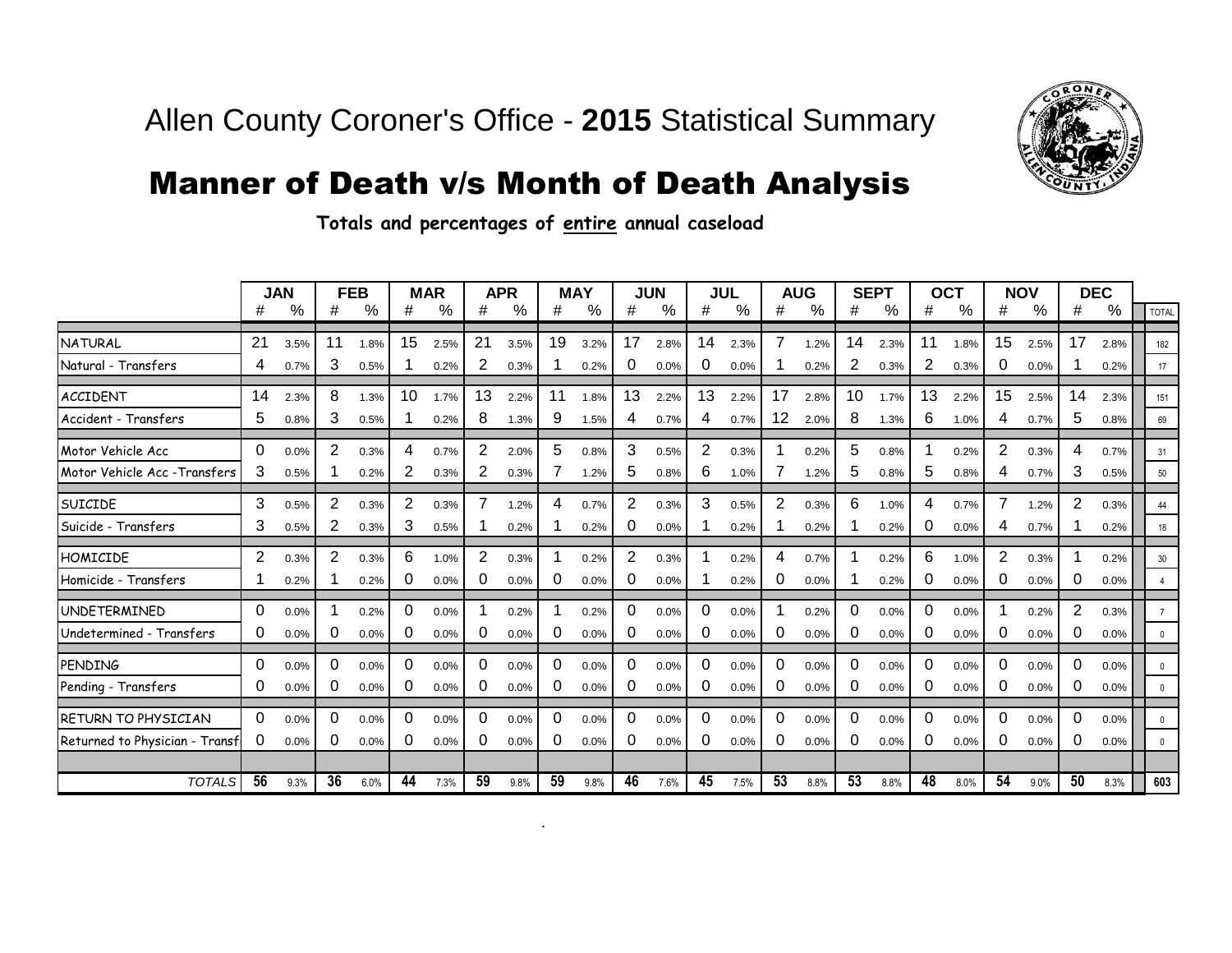### Manner of Death v/s Age & Gender Distribution Analysis



Totals and percentages by **Manner of Death only**

|                                                    |                |                |                |                |                |                 |                |                |                 |                | Gender / Age Grouping |                |                |                |        |                 |                 |                |                |                |                         |
|----------------------------------------------------|----------------|----------------|----------------|----------------|----------------|-----------------|----------------|----------------|-----------------|----------------|-----------------------|----------------|----------------|----------------|--------|-----------------|-----------------|----------------|----------------|----------------|-------------------------|
|                                                    | 0 > 12         |                |                | 13 > 19        |                | 20 > 29         |                | 30 > 39        |                 | 40 > 49        | 50 > 59               |                |                | 60>69          |        | 70>79           |                 | 80>89          | $90 +$         |                |                         |
|                                                    | female         | male           | female         | male           | female         | male            | female         | male           | female          | male           | female                | male           | female         | male           | female | male            | female          | male           | female         | male           | Total Cases /<br>Manner |
| <b>NATURAL</b>                                     | $\overline{2}$ | 3              | 0              | 1              | 2              | 3               | 4              | 10             | 10              | 16             | 14                    | 38             | 16             | 31             | 8      | 9               | 5               | $\overline{7}$ | 1              | 2              | 182                     |
| Natural - Transfers                                | 0              | $\overline{c}$ | 0              | 0              | 2              | 0               | 0              | $\overline{2}$ | 2               | $\overline{1}$ | 0                     | $\overline{2}$ | 0              | -1             |        | 3               |                 | 0              | 0              | 0              | 17                      |
| gender per age group (includes transfers):         | $\overline{2}$ | 5              | $\overline{0}$ | $\mathbf 1$    | $\overline{4}$ | 3               | 4              | 12             | $\overline{12}$ | 17             | 14                    | 40             | 16             | 32             | 9      | 12              | 6               | 7              | 1              | 0              | 199                     |
| totals per age group, (includes transfers)         | $\overline{7}$ |                |                | 1              |                | 7               |                | 16             |                 | 29             | 54                    |                |                | 48             |        | 21              |                 | 13             | 1              |                |                         |
| percent of Natural deaths (includes transfers):    | 3.5%           |                |                | 0.5%           |                | 3.5%            |                | 8.0%           |                 | 14.6%          | 27.1%                 |                |                | 24.1%          |        | 10.6%           |                 | 6.5%           | 0.5%           |                | 100.0%                  |
| <b>ACCIDENT</b>                                    | $\Omega$       | 3              | 0              | 0              | 3              | 12              | 6              | 16             |                 | 13             | 5                     | 9              | 6              | 10             | 8      | $\overline{7}$  | 10              | 12             | 16             | 8              | 151                     |
| Accident - Transfers                               | $\Omega$       | 0              | $\Omega$       | 2              |                | 2               | 1              | 1              | $\Omega$        | 3              | 2                     | 3              |                | 8              | 7      | 11              | 11              | 10             | 5              | 1              | 69                      |
| gender per age group (includes transfers)          | $\overline{0}$ | 3              | $\overline{0}$ | $\overline{2}$ | $\overline{4}$ | 14              | 7              | 17             |                 | 16             | 7                     | 12             | 7              | 18             | 15     | $\overline{18}$ | $\overline{21}$ | 22             | 21             | $\overline{0}$ | 220                     |
| totals per age group, (includes transfers)         |                | 3              |                | $\mathbf{2}$   |                | 18              |                | 24             |                 | 23             | 19                    |                |                | 25             |        | 33              |                 | 43             | 21             |                |                         |
| percent of Accidental deaths (includes transfers): | 1.4%           |                |                | 0.9%           |                | 8.2%            |                | 10.9%          |                 | 10.5%          | 8.6%                  |                |                | 11.4%          |        | 15.0%           |                 | 19.5%          | 9.5%           |                | 100.0%                  |
| MOTOR VEHICLE ACCIDENT                             | $\mathbf 1$    | 1              |                | $\overline{2}$ | 1              | 8               | $\Omega$       | $\overline{2}$ | $\Omega$        | 3              | 1                     | 4              | $\overline{2}$ | 1              | 0      | $\overline{2}$  | 0               | $\overline{2}$ | 0              | $\Omega$       | 31                      |
| Motor Vehicle Acc - Transfers                      | 2              | 0              | 2              | $\overline{c}$ | 2              | 4               |                | $\overline{7}$ | 2               | 0              |                       | 11             | 2              | 3              |        | 5               |                 | 4              | 0              | 0              | 50                      |
| gender per age group (includes transfers):         | 3              | 1              | 3              | $\overline{4}$ | 3              | 12              | 1              | 9              | $\overline{2}$  | 3              | $\overline{2}$        | 15             | 4              | $\overline{4}$ |        | 7               |                 | 6              | $\overline{0}$ | $\Omega$       | 81                      |
| totals per age group, (includes transfers)         |                | 4              |                | 7              |                | 15              |                | 10             |                 | 5              | 17                    |                |                | 8              |        | 8               |                 | 7              | 0              |                |                         |
| percent of MVA deaths (includes transfers):        |                | 4.9%           |                | 8.6%           |                | 18.5%           |                | 12.3%          |                 | 6.2%           | 21.0%                 |                |                | 9.9%           |        | 9.9%            |                 | 8.6%           | 0.0%           |                | 100.0%                  |
| <b>SUICIDE</b>                                     | $\Omega$       | 0              | 0              | $\overline{2}$ | 2              | 5               | 2              | 7              | 3               | 3              | 2                     | 4              | -1             | 6              |        | 2               | 0               | 2              | 0              | $\overline{2}$ | 44                      |
| Suicide - Transfers                                | $\Omega$       | 0              | 0              | $\mathbf 1$    |                | 3               | 2              | 2              | 2               | 2              | 0                     | 2              | 2              | $\mathbf 0$    | 0      | 0               | 0               |                | 0              | 0              | 18                      |
| gender per age group (includes transfers)          | $\overline{0}$ | $\overline{0}$ | $\overline{0}$ | 3              | 3              | $\overline{8}$  | 4              | 9              | 5               | 5              | 2                     | 6              | 3              | 6              |        | $\overline{0}$  | $\overline{0}$  | 3              | $\overline{0}$ | $\overline{0}$ | 62                      |
| totals per age group, (includes transfers)         | $\bf{0}$       |                |                | 3              |                | 11              |                | 13             |                 | 10             |                       | 8              |                | 9              |        | 1               |                 | 3              | 0              |                |                         |
| percent of Suicide deaths (includes transfers):    | 0.0%           |                |                | 4.8%           |                | 17.7%           |                | 21.0%          |                 | 16.1%          | 12.9%                 |                |                | 14.5%          |        | 1.6%            |                 | 4.8%           | 0.0%           |                | 100.0%                  |
| <b>HOMICIDE</b>                                    | -1             | $\Omega$       | $\overline{2}$ | $\overline{2}$ | 4              | 10              | 1              | 5              | $\Omega$        | 4              | $\Omega$              | 0              | $\Omega$       | 1              | O      | $\Omega$        | 0               | $\Omega$       | 0              | 0              | 30                      |
| Homicide - Transfers                               | 2              | $\Omega$       | 0              | 0              | 0              |                 | 0              | 0              | 0               | 1              | $\mathbf 0$           | 0              | 0              | $\mathbf 0$    | 0      | 0               | 0               | 0              | 0              | 0              | $\overline{4}$          |
| gender per age group (includes transfers)          | 3              | $\overline{0}$ | $\overline{2}$ | $\overline{2}$ | $\overline{4}$ | $\overline{11}$ | 1              | 5              | $\overline{0}$  | 5              | $\overline{0}$        | $\overline{0}$ | $\overline{0}$ | 1              | 0      | $\overline{0}$  | $\overline{0}$  | $\overline{0}$ | $\overline{0}$ | $\overline{0}$ | 34                      |
| totals per age group, (includes transfers)         |                | 3              |                | 4              |                | 15              |                | 6              |                 | 5              |                       | 0              | 1              |                |        | 0               |                 | 0              | 0              |                |                         |
| percent of Homicide deaths (includes transfers):   | 8.8%           |                |                | 11.8%          |                | 44.1%           |                | 17.6%          |                 | 14.7%          | 0.0%                  |                |                | 2.9%           |        | 0.0%            |                 | 0.0%           | 0.0%           |                | 100.0%                  |
| <b>UNDETERMINED</b>                                |                | $\overline{2}$ |                | 0              | 1              | 0               | 0              | 0              | 0               | 1              | 0                     | 1              | 0              | 0              | 0      | 0               | 0               | 0              | 0              | 0              | $\overline{7}$          |
| Undetermined - Transfers                           | 0              | 0              | $\Omega$       | 0              | 0              | $\Omega$        | $\Omega$       | $\Omega$       | $\Omega$        | 0              | 0                     | 0              | 0              | $\Omega$       | 0      | 0               | $\Omega$        | 0              | 0              | 0              | $\Omega$                |
| gender per age group (includes transfers):         |                | $\overline{2}$ |                | $\overline{0}$ | 1              | $\Omega$        | $\overline{0}$ | $\overline{0}$ | $\overline{0}$  | $\overline{1}$ | $\overline{0}$        | -1             | $\overline{0}$ | $\overline{0}$ | U      | $\overline{0}$  | $\overline{0}$  | $\Omega$       | $\overline{0}$ | 0              |                         |
| totals per age group, (includes transfers)         |                | 3              |                | 1              |                | 1               |                | 0              |                 | 1              |                       |                |                | 0              |        | 0               |                 | 0              | 0              |                |                         |
| percent of Homicide deaths (includes transfers):   |                | 42.9%          |                | 14.3%          |                | 14.3%           |                | 0.0%           |                 | 14.3%          | 14.3%                 |                |                | 0.0%           |        | 0.0%            |                 | 0.0%           | 0.0%           |                | 100.0%                  |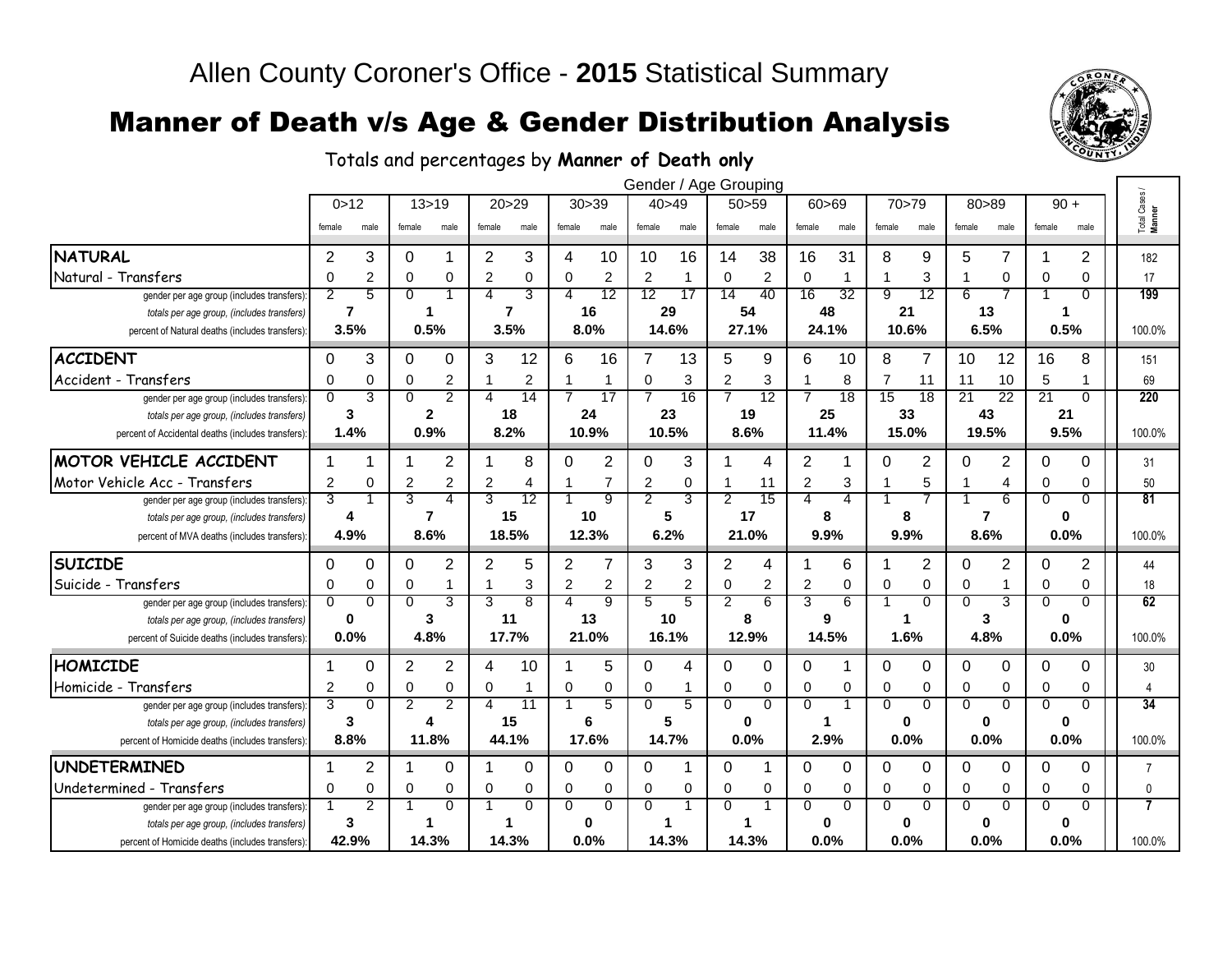

#### Manner of Death v/s Race Distribution Analysis

Totals and percentages by **Manner of Death only**

|                              |     | <b>WHITE</b> |              | <b>BLACK</b> |              | <b>HISPANIC</b> |              | <b>ASIAN</b> |          | <b>OTHER</b> |   | <b>UNKNOWN</b> |     | <b>Manner of Death</b> |
|------------------------------|-----|--------------|--------------|--------------|--------------|-----------------|--------------|--------------|----------|--------------|---|----------------|-----|------------------------|
|                              | #   | %            | #            | %            | #            | %               | #            | $\%$         | #        | %            | # | %              |     | <b>Totals</b>          |
| NATURAL                      | 147 | 73.9%        | 26           | 13.1%        | 6            | 3.0%            | 3            | 1.5%         | $\Omega$ | 0.0%         | 0 | 0.0%           | 182 | 91.5%                  |
| Natural - Transfers          | 16  | 8.0%         | 1            | 0.5%         | 0            | 0.0%            | $\Omega$     | 0.0%         | 0        | 0.0%         | 0 | 0.0%           | 17  | 8.5%                   |
| sub totals                   | 163 | 81.9%        | 27           | 13.6%        | 6            | 3.0%            | 3            | 1.5%         | $\Omega$ | 0.0%         | 0 | 0.0%           | 199 | 100.0%                 |
| <b>ACCIDENT</b>              | 137 | 62.3%        | 13           | 5.9%         |              | 0.5%            | $\Omega$     | 0.0%         | $\Omega$ | 0.0%         | 0 | 0.0%           | 151 | 68.6%                  |
| Accident - Transfers         | 69  | 31.4%        | 0            | 0.0%         | 0            | 0.0%            | 0            | 0.0%         | 0        | 0.0%         | 0 | 0.0%           | 69  | 31.4%                  |
| sub totals                   | 206 | 93.6%        | 13           | 5.9%         | 1            | 0.5%            | $\bf{0}$     | 0.0%         | $\bf{0}$ | 0.0%         | 0 | 0.0%           | 220 | 100.0%                 |
| MOTOR VEHICLE ACCIDENT       | 26  | 32.1%        | 3            | 3.7%         |              | 1.2%            | 1            | 1.2%         | $\Omega$ | 0.0%         | 0 | 0.0%           | 31  | 38.3%                  |
| Motor Vehicle Acc -Transfers | 45  | 55.6%        | 3            | 3.7%         |              | 1.2%            |              | 1.2%         | 0        | 0.0%         | 0 | 0.0%           | 50  | 61.7%                  |
| sub totals                   | 71  | 87.7%        | 6            | 7.4%         | $\mathbf{2}$ | 2.5%            | $\mathbf{2}$ | 2.5%         | 0        | 0.0%         | 0 | 0.0%           | 81  | 100.0%                 |
| <b>SUICIDE</b>               | 38  | 61.3%        | 2            | 3.2%         | 4            | 6.5%            | $\Omega$     | 0.0%         | 0        | 0.0%         | 0 | 0.0%           | 44  | 71.0%                  |
| Suicide - Transfers          | 17  | 27.4%        | 0            | 0.0%         |              | 1.6%            | 0            | 0.0%         | 0        | 0.0%         | 0 | 0.0%           | 18  | 29.0%                  |
| sub totals                   | 55  | 88.7%        | $\mathbf{2}$ | 3.2%         | 5            | 8.1%            | 0            | 0.0%         | 0        | 0.0%         | 0 | 0.0%           | 62  | 100.0%                 |
| <b>HOMICIDE</b>              | 8   | 0.0%         | 18           | 52.9%        | 2            | 5.9%            | 2            | 0.0%         | $\Omega$ | 0.0%         | 0 | 0.0%           | 30  | 88.2%                  |
| Homicide - Transfers         | 4   | 11.8%        | 0            | 0.0%         | 0            | 0.0%            | 0            | 0.0%         | 0        | 0            | 0 | 0.0%           | 4   | 11.8%                  |
| sub totals                   | 12  | 35.3%        | 18           | 52.9%        | $\mathbf{2}$ | 5.9%            | $\bf{0}$     | 0.0%         | 0        | 0            | 0 | 0.0%           | 34  | 100.0%                 |
| Undetermined                 | 3   | 42.9%        | 4            | 57.1%        | 0            | 0.0%            | $\Omega$     | 0.0%         | $\Omega$ | 0.0%         | 0 | 0.0%           | 7   | 100.0%                 |
| Undetermined - Transfers     | 0   | 0.0%         | 0            | 0.0%         | 0            | 0.0%            | 0            | 0.0%         | 0        | 0%           | 0 | 0.0%           | 0   | 0.0%                   |
| sub totals                   | 3   | 42.9%        | 4            | 57.1%        | 0            | 0.0%            | $\bf{0}$     | 0.0%         | 0        | 0            | 0 | 0.0%           | 7   | 100.0%                 |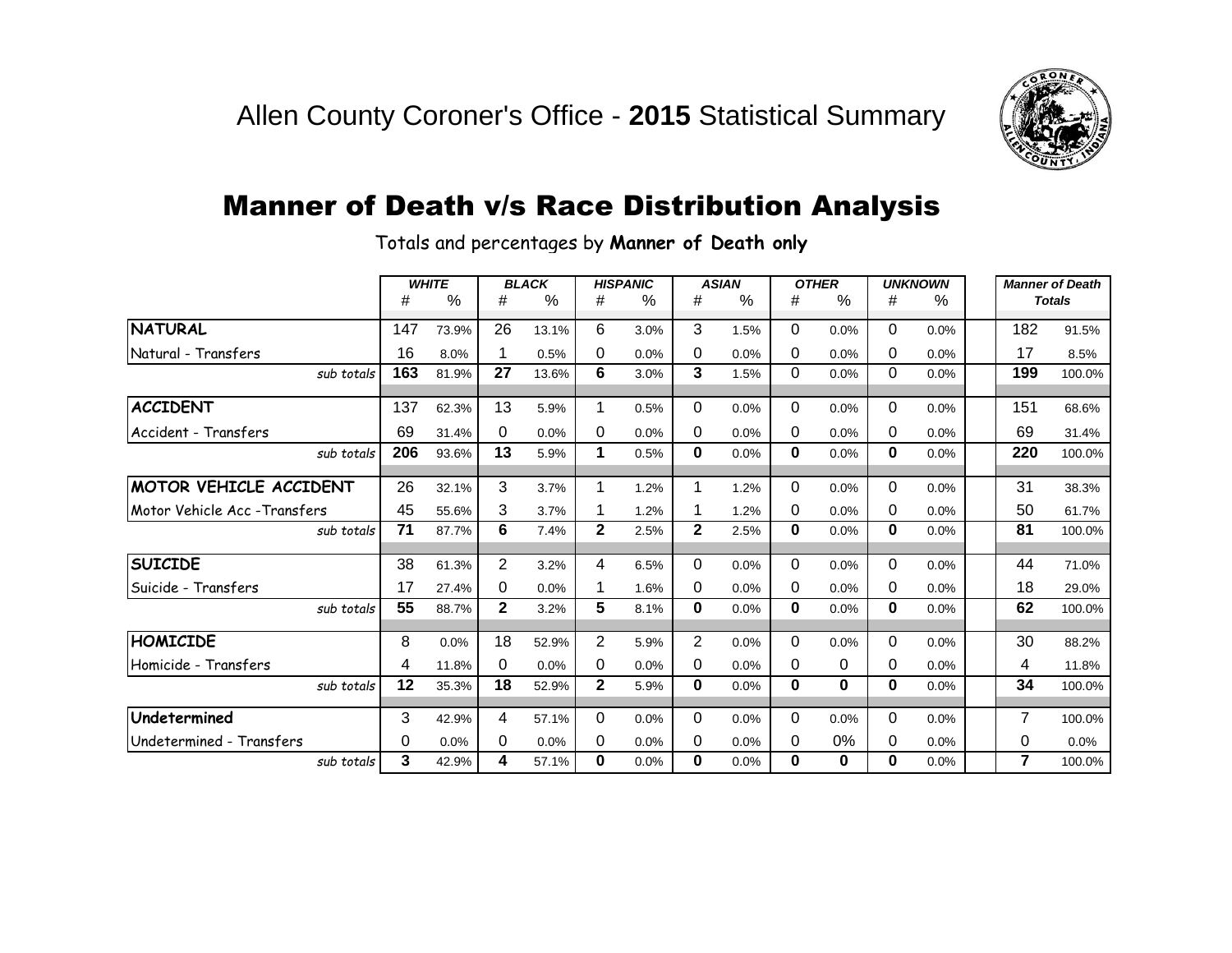

# Manner of Death v/s Month of Death Analysis

Totals and percentages by **Manner of Death only**

|                             |                | <b>JAN</b> |    | <b>FEB</b> |    | <b>MAR</b> |    | <b>APR</b> |    | <b>MAY</b> |              | <b>JUN</b> |    | <b>JUL</b> |    | <b>AUG</b> |          | <b>SEPT</b> |          | <b>OCT</b> |    | <b>NOV</b> |    | <b>DEC</b> |              |
|-----------------------------|----------------|------------|----|------------|----|------------|----|------------|----|------------|--------------|------------|----|------------|----|------------|----------|-------------|----------|------------|----|------------|----|------------|--------------|
|                             | #              | %          | #  | %          | #  | ℅          | #  | %          | #  | $\%$       | #            | %          | #  | %          | #  | %          | #        | %           | #        | %          | #  | %          | #  | %          | <b>TOTAL</b> |
| <b>NATURAL</b>              | 21             | 10.6%      | 11 | 5.5%       | 15 | 7.5%       | 21 | 10.6%      | 19 | 9.5%       | 17           | 8.5%       | 14 | 7.0%       |    | 3.5%       | 14       | 0.9%        | 11       | 5.5%       | 15 | 7.5%       | 17 | 8.5%       | 182          |
| Natural - Transfers         | 4              | 2.0%       | 3  | 1.5%       |    | 0.5%       | 2  | 1.0%       |    | 0.5%       | 0            | 0.0%       | 0  | 0.0%       |    | 0.5%       |          | 0.1%        | 2        | 1.0%       | 0  | 0.0%       |    | 0.5%       | 17           |
|                             | 25             | 12.6%      | 14 | 7.0%       | 16 | 8.0%       | 23 | 11.6%      | 20 | 10.1%      | 17           | 8.5%       | 14 | 7.0%       | 8  | 4.0%       | 16       | 8.0%        | 13       | 6.5%       | 15 | 7.5%       | 18 | 9.0%       | 199          |
| ACCIDENT                    | 14             | 6.4%       | 8  | 3.6%       | 10 | 4.5%       | 13 | 0.0%       | 11 | 5.0%       | 13           | 5.9%       | 13 | 5.9%       | 17 | 7.7%       | 10       | 0.6%        | 13       | 5.9%       | 15 | 6.8%       | 14 | 6.4%       | 151          |
| Accident - Transfers        | 5              | 2.3%       | 3  | 1.4%       |    | 0.5%       | 8  | 3.6%       | 9  | 4.1%       | 4            | 1.8%       | 4  | 1.8%       | 12 | 5.5%       | 8        | 0.5%        | 6        | 2.7%       | 4  | 1.8%       | 5  | 2.3%       | 69           |
|                             | 19             | 8.6%       | 11 | 5.0%       | 11 | 5.0%       | 21 | 9.5%       | 20 | 9.1%       | 17           | 7.7%       | 17 | 7.7%       | 29 | 13.2%      | 18       | 8.2%        | 19       | 8.6%       | 19 | 8.6%       | 0  | 0.0%       | 220          |
| <b>IMOTOR VEHICLE CRASH</b> | 0              | 0.0%       | 2  | 2.5%       | 4  | 4.9%       | 2  | 2.5%       | 5  | 6.2%       | 3            | 12.0%      | 2  | 2.5%       |    | 1.2%       | 5        | 0.3%        |          | 1.2%       | 2  | 2.5%       |    | 4.9%       | 31           |
| <b>IMVC</b> - Transfers     | 3              | 3.7%       |    | 1.2%       | 2  | 2.5%       | 2  | 2.5%       |    | 8.6%       | 5            | 6.2%       | 6  | 7.4%       |    | 8.6%       | 5        | 0.3%        | 5        | 6.2%       | 4  | 4.9%       | 3  | 3.7%       | 50           |
|                             | 3              | 3.7%       | 3  | 3.7%       | 6  | 7.4%       | 4  | 4.9%       | 12 | 14.8%      | 8            | 9.9%       | 8  | 9.9%       | 0  | 0.0%       | 10       | 12.3%       | 0        | 0.0%       | 6  | 7.4%       |    | 8.6%       | 81           |
| <b>SUICIDE</b>              | 3              | 4.8%       |    | 3.2%       |    | 3.2%       |    | 11.3%      | 4  | 6.5%       |              | 3.2%       | 3  | 4.8%       |    | 3.2%       | 6        | 0.4%        | 4        | 6.5%       |    | 11.3%      | 2  | 3.2%       | 44           |
| Suicide - Transfers         | 3              | 4.8%       |    | 3.2%       | 3  | 4.8%       |    | 1.6%       |    | 1.6%       | 0            | 0.0%       |    | 1.6%       |    | 1.6%       |          | 0.1%        | 0        | 0.0%       | 4  | 6.5%       |    | 1.6%       | 18           |
|                             | 6              | 9.7%       |    | 6.5%       | 5  | 8.1%       | 8  | 12.9%      | 5  | 8.1%       | 2            | 3.2%       | 4  | 6.5%       | 3  | 4.8%       |          | 11.3%       | 0        | 0.0%       | 11 | 17.7%      | 0  | 0.0%       | 62           |
| <b>HOMICIDE</b>             | $\overline{2}$ | 5.9%       | 2  | 5.9%       | 6  | 17.6%      | 2  | 5.9%       |    | 2.9%       | 2            | 5.9%       |    | 2.9%       | 4  | 11.8%      |          | 0.1%        | 6        | 17.6%      | 2  | 5.9%       |    | 2.9%       | 30           |
| Homicide - Transfers        |                | 2.9%       |    | 2.9%       | 0  | 0.0%       | 0  | 0.0%       | 0  | 0.0%       | 0            | 0.0%       |    | 2.9%       | 0  | 0.0%       |          | 0.1%        | 0        | 0.0%       | 0  | 0.0%       | 0  | 0.0%       |              |
|                             | 3              | 8.8%       | 3  | 8.8%       | 6  | 17.6%      | 2  | 5.9%       |    | 2.9%       | $\mathbf{2}$ | 5.9%       |    | 5.9%       | 4  | 11.8%      |          | 5.9%        | 6        | 17.6%      | 2  | 5.9%       |    | 2.9%       | 34           |
| <b>IUndetermined</b>        | $\Omega$       | 0.0%       |    | 14.3%      | 0  | 0.0%       |    | 14.3%      |    | 14.3%      | 0            | 0.0%       | 0  | 0.0%       |    | 14.3%      | $\Omega$ | 0.0%        | $\Omega$ | 0.0%       |    | 14.3%      | 2  | 28.6%      |              |
| Undetermined - Transfers    | 0              | 0.0%       |    | 0.0%       | 0  | 0.0%       | 0  | 0.0%       | 0  | 0.0%       | 0            | 0.0%       | 0  | 0.0%       | 0  | 0.0%       | $\Omega$ | 0.0%        | 0        | 0.0%       | 0  | 0.0%       | 0  | 0.0%       | $\mathbf 0$  |
|                             | 0              | 0.0%       |    | 14.3%      | 0  | 0.0%       |    | 14.3%      |    | 14.3%      | 0            | 0.0%       | 0  | 0.0%       |    | 14.3%      | 0        | 0.0%        | 0        | 0.0%       |    | 14.3%      |    | 28.6%      |              |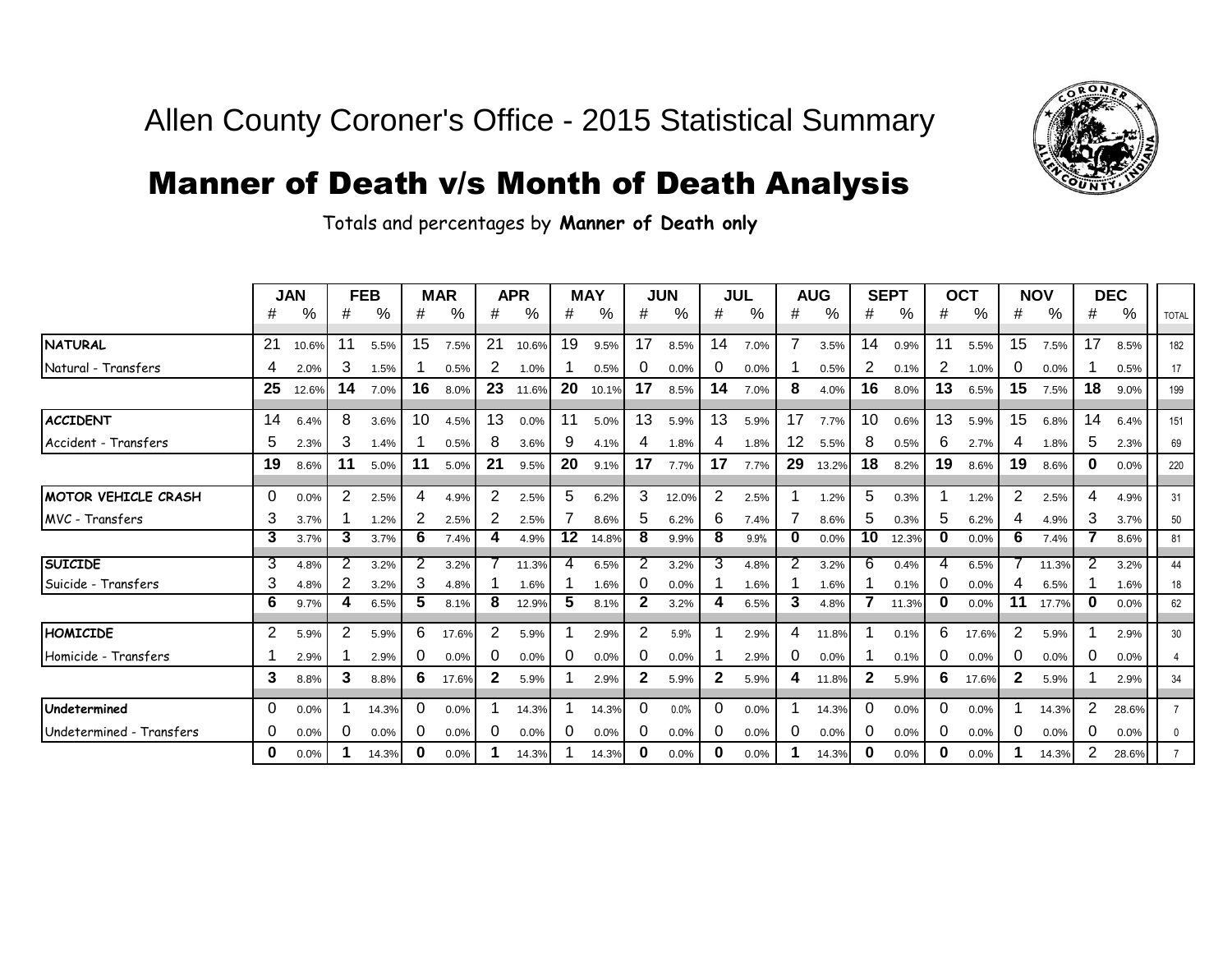|                        | 2015 Cause of Death Summary        |              |                     |                |  |
|------------------------|------------------------------------|--------------|---------------------|----------------|--|
|                        | Allen County Coroner's Office      |              |                     |                |  |
| <b>MANNER of DEATH</b> | <b>CAUSE GROUPING</b>              |              | <b>FEMALE</b>       | <b>MALE</b>    |  |
| <b>ACCIDENT</b>        | <b>ALZHEIMER'S</b>                 | 5            | 3                   | $\overline{2}$ |  |
|                        | <b>ANOXIA</b>                      | $\mathbf{2}$ | $\mathbf 0$         | $\overline{2}$ |  |
|                        | <b>ASPHYXIA / CARBON MONOXIDE</b>  | $\mathbf{1}$ | $\mathbf 0$         | $\mathbf{1}$   |  |
|                        | <b>ASPHYXIA / DROWNING</b>         | 3            | $\mathbf 0$         | 3              |  |
|                        | <b>ASPHYXIA / HANGING</b>          | $\mathbf{1}$ | $\mathbf 0$         | $\overline{1}$ |  |
|                        | <b>ASPHYXIA / POSITIONAL</b>       | $\mathbf{2}$ | $\mathbf 0$         | 2              |  |
|                        | <b>ASPHYXIA / SMOKE INHALATION</b> | $\mathbf{1}$ | $\mathbf{1}$        | $\mathbf 0$    |  |
|                        | <b>ASPYXIA / ASPIRATION</b>        | $\mathbf{1}$ | $\mathbf 0$         | $\overline{1}$ |  |
|                        | <b>BLUNT FORCE INJURY</b>          | $\mathbf{2}$ | $\mathbf 0$         | 2              |  |
|                        | <b>CARBON MONOXIDE POISONING</b>   | $\mathbf{1}$ | $\mathbf 0$         | $\overline{1}$ |  |
|                        | <b>CARDIAC DISEASE</b>             | 10           | $\overline{7}$      | 3              |  |
|                        | <b>DEMENTIA</b>                    | 4            | $\overline{4}$      | $\mathbf 0$    |  |
|                        | DRUG / ALCOHOL                     | 61           | 19                  | 42             |  |
|                        | <b>FAILURE TO THRIVE</b>           | 5            | $\overline{4}$      | $\overline{1}$ |  |
|                        | <b>HEMORRHAGIC SHOCK</b>           | $\mathbf{1}$ | $\mathbf{1}$        | $\mathbf 0$    |  |
|                        | INTRACRANIAL HEMORRHAGE            | 20           | $\overline{7}$      | 13             |  |
|                        | <b>MULTI-SYSTEM FAILURE</b>        | 3            | $\overline{2}$      | $\overline{1}$ |  |
|                        | <b>PARKINSON'S</b>                 | 1            | $\mathbf{1}$        | $\mathbf 0$    |  |
|                        | <b>PNEUMONIA</b>                   | $\mathbf{1}$ | $\mathbf 0$         | $\overline{1}$ |  |
|                        | PULMONARY EMBOLISM                 | 1            | $\mathbf{1}$        | $\mathbf 0$    |  |
|                        | <b>RENAL DISEASE</b>               | $\mathbf{1}$ | $\mathbf 0$         | $\overline{1}$ |  |
|                        | <b>RESPIRATORY DISEASE</b>         | 15           | 8                   | $\overline{7}$ |  |
|                        | <b>SEPSIS</b>                      | 3            | $\mathbf{1}$        | $\overline{2}$ |  |
|                        | <b>SUBDURAL HEMATOMA</b>           | 6            | $\overline{2}$      | $\overline{4}$ |  |
|                        |                                    |              |                     |                |  |
| <b>ACCIDENT / MVC</b>  | ASPHYXIA                           | 1            | $\mathbf 0$         | $\overline{1}$ |  |
|                        | <b>BLUNT FORCE INJURY</b>          | 29           | 6                   | 23             |  |
|                        | <b>RESPIRATORY DISEASE</b>         | $\mathbf{1}$ | $\mathsf{O}\xspace$ | $\mathbf{1}$   |  |
| <b>HOMICIDE</b>        | <b>ASPHYXIA / STRANGULATION</b>    | $\mathbf{1}$ | $\mathbf{1}$        | $\mathbf 0$    |  |
|                        | <b>BLUNT FORCE INJURY</b>          | 3            | $\mathsf 0$         | 3              |  |
|                        | <b>EXSANGUINATION</b>              | $\mathbf{1}$ | $\mathbf 0$         | $\mathbf{1}$   |  |
|                        | <b>GUNSHOT WOUND(S)</b>            | 23           | $\overline{7}$      | 16             |  |
|                        | <b>SHARP FORCE INJURY</b>          | $\mathbf{2}$ | $\mathbf 0$         | $\overline{2}$ |  |
|                        |                                    |              |                     |                |  |
| <b>NATURAL</b>         | <b>ABSCESS</b>                     | $\mathbf{1}$ | $\mathbf{1}$        | $\mathbf 0$    |  |
|                        | <b>ANOREXIA</b>                    | $\mathbf{1}$ | $\mathbf{1}$        | $\mathbf{0}$   |  |
|                        | <b>BRAIN DISORDER</b>              | $\mathbf{1}$ | $\mathbf{1}$        | $\mathbf 0$    |  |
|                        | <b>CANCER</b>                      | $\mathbf{2}$ | $\overline{2}$      | $\mathbf{0}$   |  |
|                        | <b>CARDIAC DISEASE</b>             | 121          | 33                  | 88             |  |
|                        | <b>DIABETES</b>                    | 4            | $\overline{2}$      | $\overline{2}$ |  |
|                        | DRUG / ALCOHOL                     | 5            | 3                   | $\overline{2}$ |  |
|                        | <b>EXSANGUINATION</b>              | $\mathbf{1}$ | $\mathbf{1}$        | $\mathbf{0}$   |  |
|                        | GASTROINESTINAL HEMORRHAGE         | $\mathbf{2}$ | $\mathsf 0$         | $\overline{2}$ |  |
|                        | <b>GRAVES DISEASE</b>              | $\mathbf{1}$ | $\mathbf 0$         | $\mathbf{1}$   |  |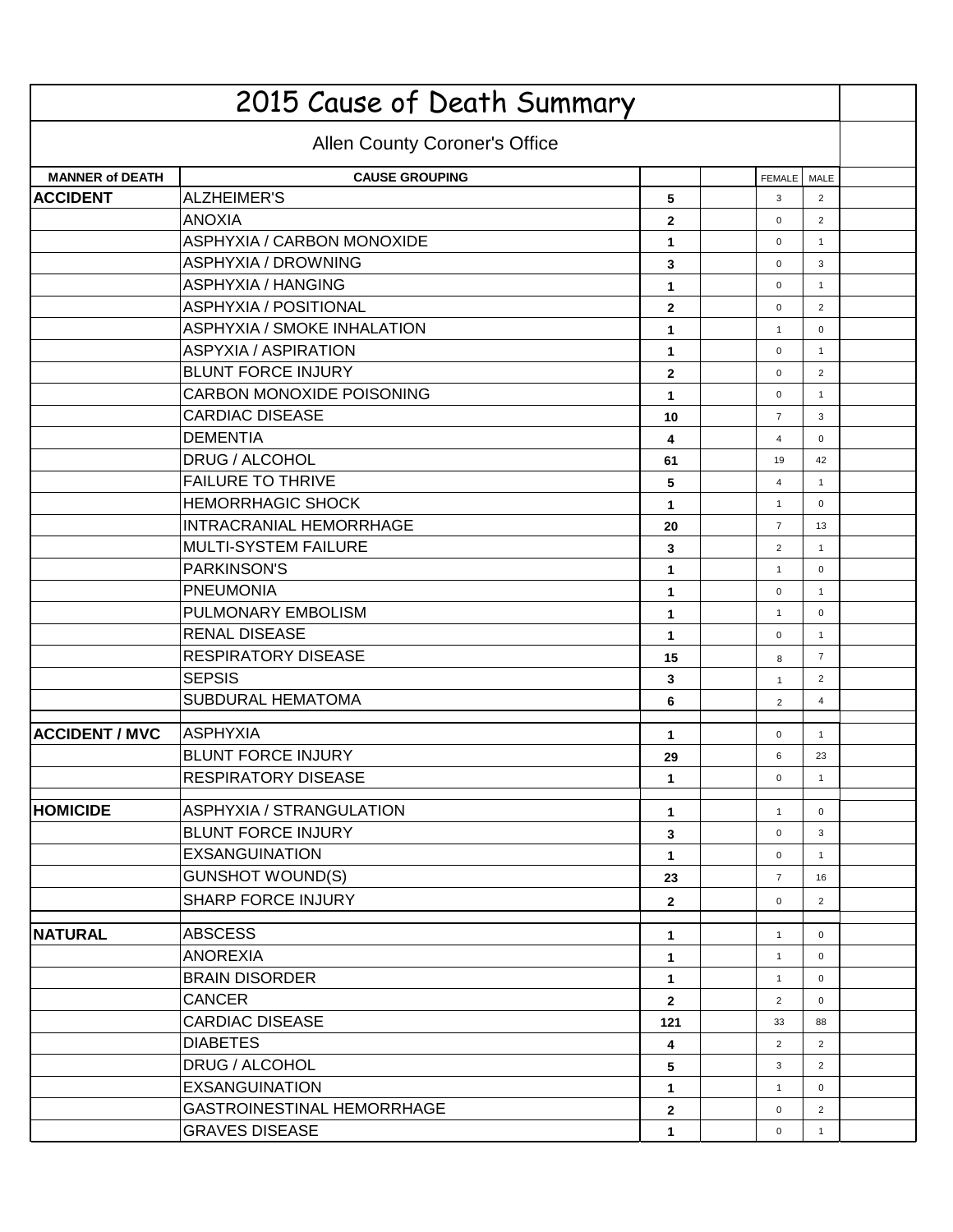|                     | <b>HYPOTHERMIA</b>           | $\mathbf{2}$            | $\mathsf 0$    | 2              |  |
|---------------------|------------------------------|-------------------------|----------------|----------------|--|
|                     | <b>INFLUENZA</b>             | $\mathbf{1}$            | $\mathbf{1}$   | $\mathbf 0$    |  |
|                     | INTRACRANIAL HEMORRHAGE      | $\mathbf{2}$            | $\overline{2}$ | $\Omega$       |  |
|                     | <b>LIVER DISEASE</b>         | 4                       | $\mathsf 0$    | $\overline{4}$ |  |
|                     | <b>LIVER FAILURE</b>         | 1                       | $\mathbf{1}$   | $\mathbf 0$    |  |
|                     | <b>METABOLIC DISORDER</b>    | $\mathbf{1}$            | $\mathbf{1}$   | $\Omega$       |  |
|                     | <b>MULTISYSTEM FAILURE</b>   | 1                       | $\mathbf{1}$   | $\mathbf{0}$   |  |
|                     | NO ANATOMIC CAUSE            | 1                       | $\mathbf{1}$   | $\mathbf 0$    |  |
|                     | <b>PANCREATITIS</b>          | $\mathbf{1}$            | $\mathbf 0$    | $\mathbf{1}$   |  |
|                     | PULMONARY EMBOLISM           | $\mathbf{2}$            | $\mathsf 0$    | $\overline{2}$ |  |
|                     | <b>RENAL DISEASE</b>         | $\mathbf{2}$            | $\mathsf 0$    | $\overline{2}$ |  |
|                     | <b>RESPIRATORY DISEASE</b>   | 14                      | $\overline{7}$ | $\overline{7}$ |  |
|                     | <b>SEIZURE DISORDER</b>      | 3                       | $\mathsf 0$    | 3              |  |
|                     | <b>SEPSIS</b>                | 5                       | 3              | $\overline{2}$ |  |
|                     | SUBDURAL HEMORRHAGE          | $\mathbf{1}$            | $\mathbf{1}$   | $\mathbf{0}$   |  |
|                     | SUDDEN INFANT DEATH SYNDROME | $\mathbf{2}$            | $\mathsf 0$    | $\overline{2}$ |  |
|                     |                              |                         |                |                |  |
| <b>SUICIDE</b>      | ASPHYXIA / CO POISONING      | $\mathbf{1}$            | $\mathsf 0$    | $\mathbf{1}$   |  |
|                     | <b>ASPHYXIA / DROWNING</b>   | $\mathbf{1}$            | $\mathsf 0$    | $\mathbf{1}$   |  |
|                     | <b>ASPHYXIA / HANGING</b>    | 11                      | $\overline{2}$ | 9              |  |
|                     | <b>BLUNT FORCE INJURY</b>    | $\mathbf{2}$            | $\mathbf{1}$   | $\mathbf{1}$   |  |
|                     | DRUG / ALCOHOL               | 5                       | $\overline{4}$ | $\mathbf{1}$   |  |
|                     | <b>GUNSHOT WOUND(S)</b>      | 24                      | $\overline{4}$ | 20             |  |
|                     |                              |                         |                |                |  |
| <b>UNDETERMINED</b> | <b>BLUNT FORCE INJURY</b>    | $\mathbf{2}$            | $\mathbf 0$    | 2              |  |
|                     | SUDDEN INFANT DEATH SYNDROME | 3                       | $\mathbf{1}$   | 2              |  |
|                     | <b>UNDETERMINED</b>          | $\mathbf{2}$            | $\overline{2}$ | $\mathbf{0}$   |  |
|                     | <b>Transfer Cases</b>        |                         |                |                |  |
| <b>T-ACCIDENT</b>   | <b>ANOXIA</b>                | $\mathbf{1}$            | $\mathsf 0$    | $\mathbf{1}$   |  |
|                     | <b>ASPHYXIA / ASPIRATION</b> | $\overline{2}$          | $\mathbf{1}$   | $\overline{1}$ |  |
|                     | <b>BLUNT FORCE INJURY</b>    | $\overline{\mathbf{r}}$ | $\mathbf{1}$   | 6              |  |
|                     | <b>CANCER</b>                | $\mathbf{1}$            | $\mathbf{1}$   | $\mathbf{0}$   |  |
|                     | <b>CARDIAC DISEASE</b>       | 4                       | $\overline{2}$ | $\overline{2}$ |  |
|                     | <b>CLOSED HEAD INJURY</b>    | $\mathbf{1}$            | $\mathbf{1}$   | $\mathbf 0$    |  |
|                     | <b>CRUSHING INJURIES</b>     | $\mathbf{1}$            | $\mathbf 0$    | $\mathbf{1}$   |  |
|                     | DRUG / ALCOHOL               | $\overline{7}$          | 3              | $\overline{4}$ |  |
|                     | INTRACRANIAL HEMORRHAGE      | 27                      | 9              | 18             |  |
|                     | KIDNEY DISEASE               | $\mathbf{1}$            | $\mathbf{1}$   | $\mathbf{0}$   |  |
|                     | <b>MULTI SYSTEM FAILURE</b>  | $\mathbf{1}$            | $\mathbf{1}$   | $\mathbf 0$    |  |
|                     | <b>RESPIRATORY DISEASE</b>   | 9                       | $\overline{4}$ | 5              |  |
|                     | <b>RESPIRATORY FAILURE</b>   | $\mathbf{3}$            | 3              | $\mathbf{0}$   |  |
|                     | <b>SEPSIS</b>                | $\mathbf{2}$            | $\mathbf{1}$   | $\mathbf{1}$   |  |
|                     | SUBDURAL HEMATOMA            | $\mathbf{1}$            | $\mathbf{0}$   | $\mathbf{1}$   |  |
|                     | THERMAL BURNS                | $\mathbf{1}$            | $\mathbf 0$    | $\mathbf{1}$   |  |
|                     |                              |                         |                |                |  |
| <b>T-HOMICIDE</b>   | <b>BLUNT FORCE TRAUMA</b>    | $\mathbf{2}$            | $\overline{2}$ | $\Omega$       |  |
|                     | <b>GUNSHOT WOUND(S)</b>      | $\mathbf{1}$            | $\mathbf{1}$   | $\mathbf{0}$   |  |
|                     | <b>THERMAL BURNS</b>         | $\mathbf{1}$            | $\mathbf 0$    | $\mathbf{1}$   |  |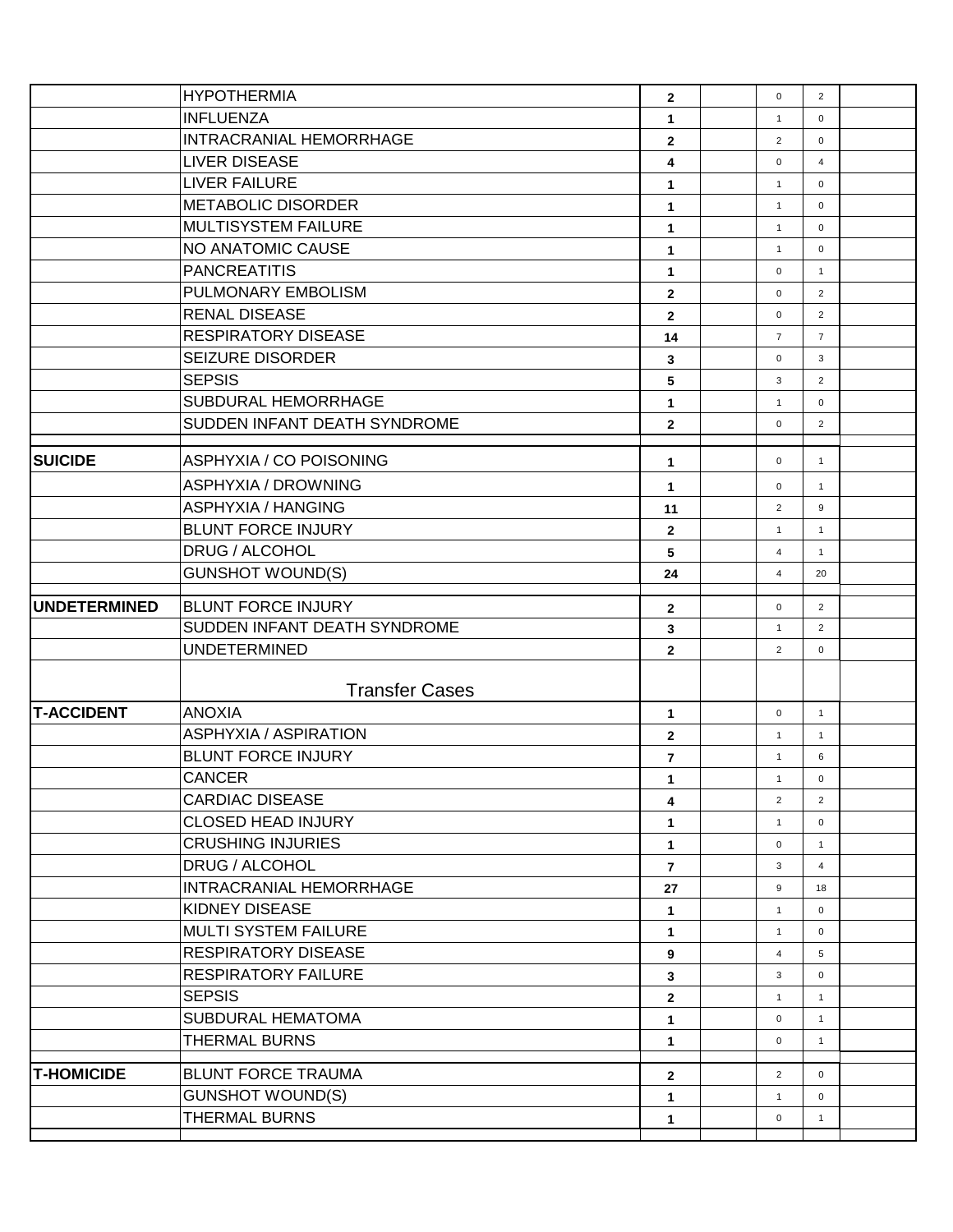| <b>T-MVC/ACCIDENT</b> | <b>BLUNT FORCE INJURY</b>                                          | 43             | 14             | 29             |  |
|-----------------------|--------------------------------------------------------------------|----------------|----------------|----------------|--|
|                       | <b>INTRACRANIAL HEMORRHAGE</b>                                     | $\mathbf{2}$   | $\Omega$       | 2              |  |
|                       | <b>MULTI SYSTEM FAILURE</b>                                        | $\mathbf{1}$   | $\Omega$       | $\mathbf{1}$   |  |
|                       | PULMONARY EMBOLISM                                                 | $\mathbf{1}$   | $\mathbf 0$    | $\mathbf{1}$   |  |
|                       | <b>RESPIRATORY DISEASE</b>                                         | 3              | $\mathbf 0$    | 3              |  |
| <b>T-NATURAL</b>      | <b>BOWEL DISEASE</b>                                               | $\mathbf{1}$   | $\mathbf{1}$   | $\Omega$       |  |
|                       | <b>CARDIAC DISEASE</b>                                             | $\overline{7}$ | $\overline{2}$ | 5              |  |
|                       | <b>DIABETES</b>                                                    | $\mathbf{1}$   | $\Omega$       | $\mathbf{1}$   |  |
|                       | <b>INTRACRANIAL HEMORRHAGE</b>                                     | $\mathbf{1}$   | $\mathbf 0$    | $\mathbf{1}$   |  |
|                       | MALIGNANT NEUROLEPTIC SYNDROME                                     | 1              | $\mathbf{1}$   | $\Omega$       |  |
|                       | <b>MULTI SYSTEM FAILURE</b>                                        | $\mathbf{1}$   | $\mathbf{1}$   | $\Omega$       |  |
|                       | PANCREATIC APOPLEXY                                                | 1              | $\mathbf 0$    | $\mathbf{1}$   |  |
|                       | <b>RENAL FAILURE</b>                                               | 1              | $\mathbf 0$    | $\mathbf{1}$   |  |
|                       | <b>RESPIRATORY DISEASE</b>                                         | $\mathbf{2}$   | $\mathbf{1}$   | $\mathbf{1}$   |  |
|                       | <b>SEPSIS</b>                                                      | $\mathbf{1}$   | $\mathbf 0$    | $\mathbf{1}$   |  |
| <b>T-SUICIDE</b>      |                                                                    | $\mathbf{2}$   | $\mathbf{1}$   | $\overline{1}$ |  |
|                       | ASPHYXIA / HANGING<br><b>BLUNT FORCE TRAUMA</b><br>DRUGS / ALCOHOL |                | $\Omega$       | $\mathbf{1}$   |  |
|                       |                                                                    | 1              |                |                |  |
|                       |                                                                    | 3              | $\mathbf{1}$   | $\overline{2}$ |  |
|                       | <b>GUNSHOT WOUND</b>                                               | 10             | 5              | 5              |  |
|                       | <b>MULTISYSTEM FAILURE</b>                                         | 1              | $\mathbf 0$    | $\mathbf{1}$   |  |
|                       | <b>RESPIRATORY DISEASE</b>                                         | 1              | $\mathbf 0$    | $\mathbf{1}$   |  |
|                       |                                                                    |                |                |                |  |
|                       | <b>TOTALS</b>                                                      | 603            | 209            | 394            |  |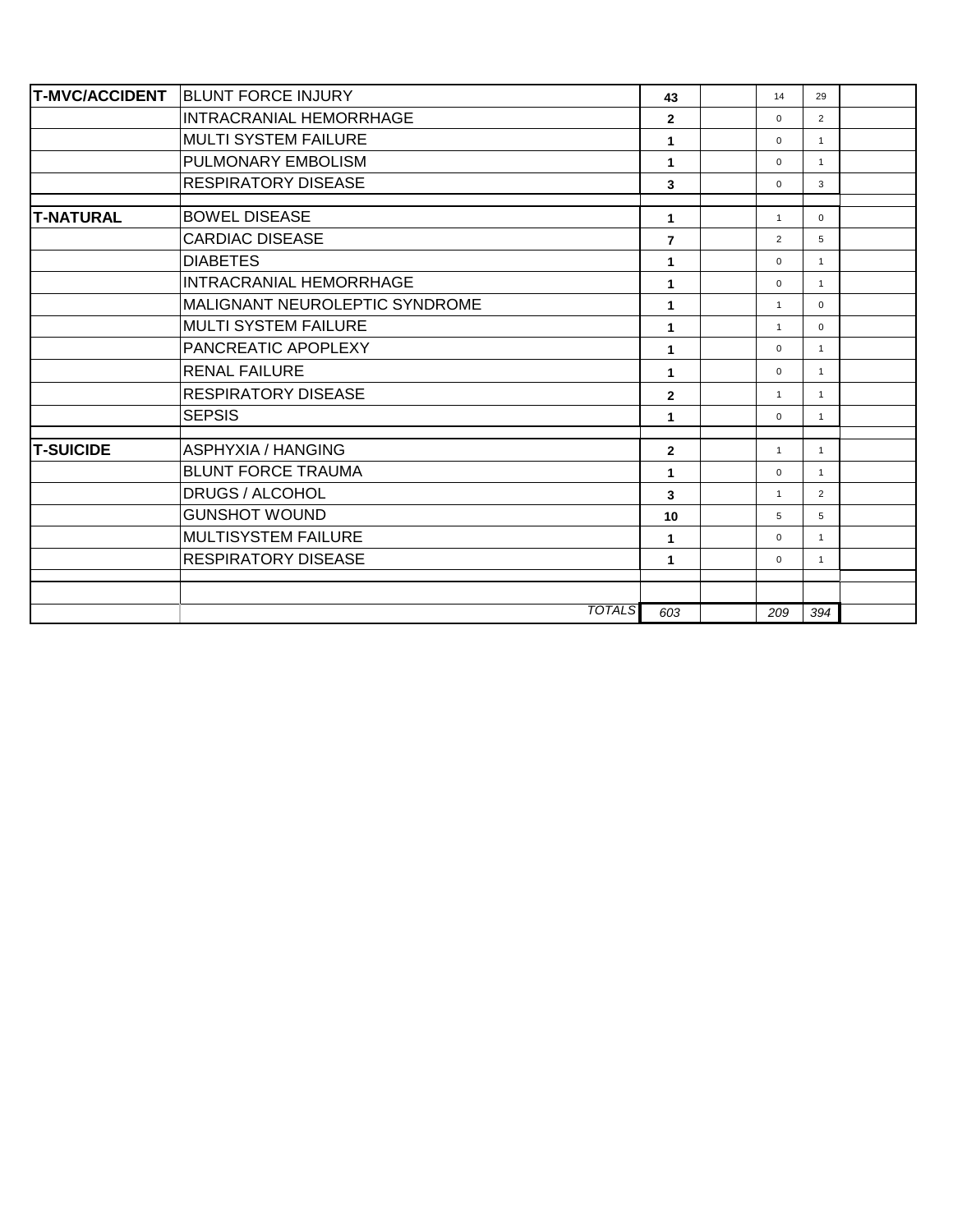#### Allen County Coroner's Office - **2015** Statistical Summary

## Motorized Vehicle Crash Statistics (MVC's)

**81 Total MVC's, including transfers, represented =**



|                                   |          |            |           |            | MVC's by location or position of the deceased |            |                         |            | Total MVC's                |            |
|-----------------------------------|----------|------------|-----------|------------|-----------------------------------------------|------------|-------------------------|------------|----------------------------|------------|
|                                   | Operator | % of MVC's | Passenger | % of MVC's | Pedestrian                                    | % of MVC's | not noted or<br>unknown | % of MVC's | total MVA's<br>represented | % of MVC's |
| MOTOR VEHICLE ACCIDENT            | 24       | 29.6%      |           | 4.9%       |                                               | 3.7%       |                         | 0.0%       | 31                         | 38.3%      |
| Motor Vehicle Accident - Transfer | 31       | 38.3%      | 13        | 16.0%      |                                               | 3.7%       |                         | 3.7%       | 50                         | 61.7%      |
|                                   | 55       | 67.9%      | 47        | 21.0%      |                                               | 0.0%       |                         | 3.7%       | 81                         | 100.0%     |

|                                   |                  |            |                |            | MVC's by accident classification |            |                 |            |                         |            |
|-----------------------------------|------------------|------------|----------------|------------|----------------------------------|------------|-----------------|------------|-------------------------|------------|
|                                   | Multiple Vehicle | % of MVC's | Single Vehicle | % of MVC's | Motorcycle Inv.                  | % of MVC's | Pedestrian Inv. | % of MVC's | not noted or<br>unknown | % of MVC's |
| MOTOR VEHICLE ACCIDENT            | 18               | 22.2%      | 10             | 12.3%      | д                                | 4.9%       |                 | 3.7%       |                         | 0.0%       |
| Motor Vehicle Accident - Transfer | 33               | 40.7%      | 11             | 13.6%      | 10                               | 12.3%      |                 | 2.5%       |                         | 2.5%       |
|                                   | 51               | 63.0%      | 21             | 25.9%      | 14                               | 17.3%      |                 | 6.2%       |                         | 2.5%       |

*Motor Vehicle Accident - Transfer* **5** 6.2% **23** 28.4% **18** 22.2% **21** 25.9% **0** 0.0%

| MVC's / utilization of safety devices |                           |            |                      |            |                         |            |                             |      |  |  |  |
|---------------------------------------|---------------------------|------------|----------------------|------------|-------------------------|------------|-----------------------------|------|--|--|--|
|                                       | Harness / belt<br>/helmet | % of MVC's | no restraint<br>used | % of MVC's | not noted or<br>unknown | % of MVC's | Pedestrian or not<br>needed |      |  |  |  |
| MOTOR VEHICLE ACCIDENT                |                           | 13.6%      |                      | 9.9%       | 9                       | 11.1%      |                             | 3.7% |  |  |  |
| Motor Vehicle Accident - Transfer     | 18                        | 22.2%      | 19                   | 23.5%      | 9                       | 11.1%      |                             | 4.9% |  |  |  |
|                                       | 29                        | 35.8%      | 27                   | 33.3%      | 18                      | 22.2%      |                             | 8.6% |  |  |  |

| MVC's by Primary Investigating Agency                                                                                     |                  |            |                     |            |               |            |              |            |                                |            |         |            |
|---------------------------------------------------------------------------------------------------------------------------|------------------|------------|---------------------|------------|---------------|------------|--------------|------------|--------------------------------|------------|---------|------------|
|                                                                                                                           | Ind State Police | % of MVC's | Allen County<br>Sh. | % of MVC's | Fort Wayne PD | % of MVC's | New Haven PD | % of MVC's | Other<br>$($ Ind $\&$<br>Ohio) | % of MVC's | unknown | % of MVC's |
| MOTOR VEHICLE ACCIDENT                                                                                                    |                  | 1.2%       | 15                  | 18.5%      | 14            | 17.3%      | 0            | 0.0%       |                                | 1.2%       | 0       | 0.0%       |
| Motor Vehicle Accident - Transfer                                                                                         | 5                | 6.2%       | 0                   | 0.0%       | 0             | 0.0%       | 0            | 0.0%       | 43                             | 53.1%      | 2       | 2.5%       |
|                                                                                                                           |                  | 7.4%       | 15                  | 18.5%      | 14            | 17.3%      | 0            | 0.0%       | 44                             | 54.3%      | 2       | 2.5%       |
| MVC's by Alcohol and/or Drug test results<br>Alcohol test<br>Test positive for<br>No Test given or result<br>Alcohol test |                  |            |                     |            |               |            |              |            |                                |            |         |            |
|                                                                                                                           | positive         | % of MVC's | negative            | % of MVC's | drugs         | % of MVC's | not noted    | % of MVC's | unknown if tested              | % of MVC's |         |            |
| MOTOR VEHICLE ACCIDENT                                                                                                    | 9                | 11.1%      | 10                  | 12.3%      | ō             | 9.9%       | 9            | 11.1%      | 0                              | 0.0%       |         |            |

**14** 17.3% **33** 40.7% **26** 32.1% **30** 37.0% **0** 0.0%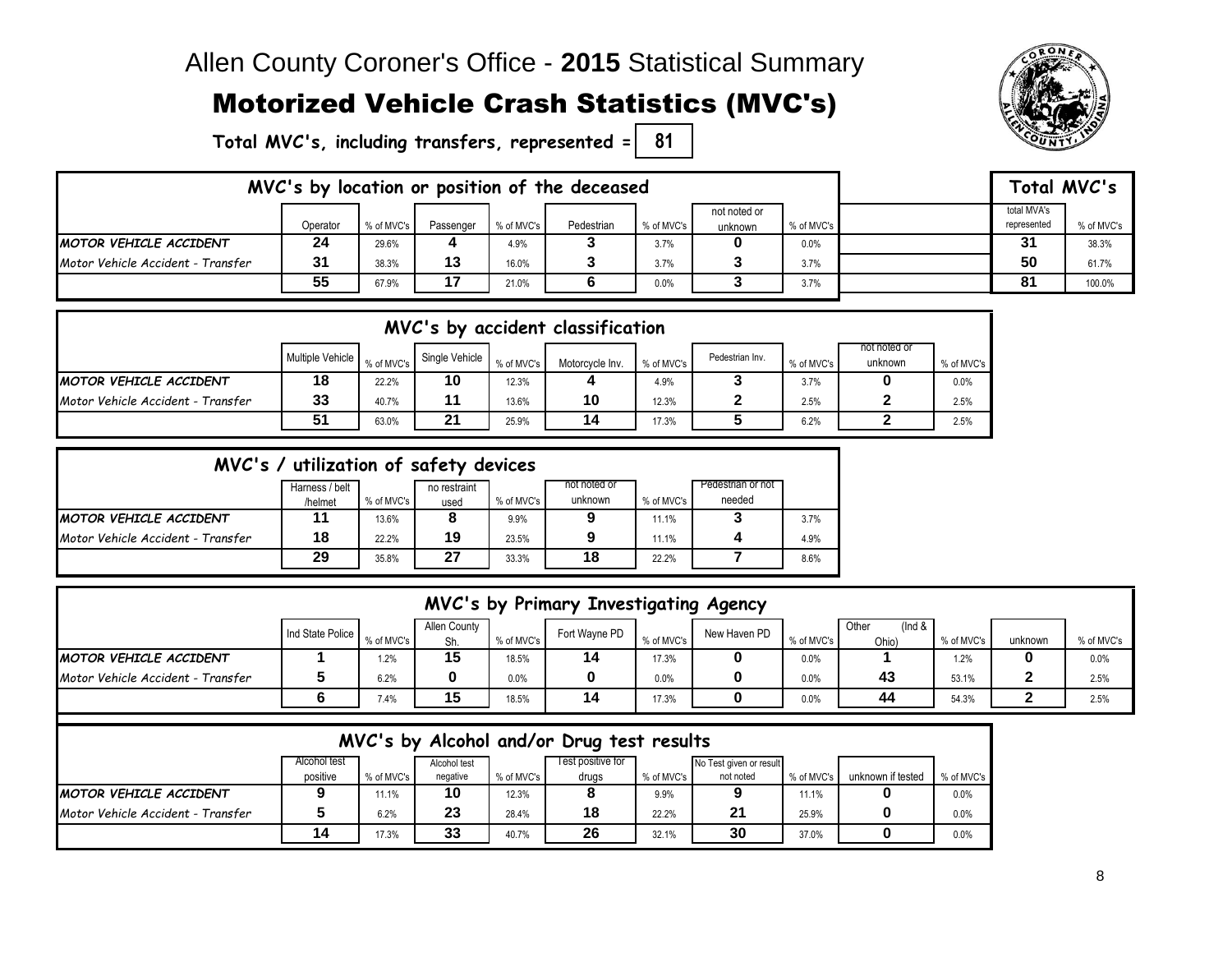| Allen County Coroner's Office Historical Stats |       |         |                 |          |                 |                 |                       |        |                  |
|------------------------------------------------|-------|---------|-----------------|----------|-----------------|-----------------|-----------------------|--------|------------------|
|                                                |       |         |                 |          |                 |                 |                       |        |                  |
| Year                                           | Cases | Natural | Homicide        | Accident | Suicide         | <b>MVC</b>      | Undetermined Transfer |        | Autopsy          |
| 2015                                           | 603   | 182     | 30              | 151      | 44              | 31              | 7                     | 158    | 242              |
| 2014                                           | 526   | 197     | 16              | 119      | 47              | 29              | 6                     | 112    | 221              |
| 2013                                           | 501   | 144     | 45              | 105      | 42              | $\overline{32}$ | 5                     | 128    | 219              |
| 2012                                           | 536   | 185     | 30              | 110      | 52              | 37              | 5                     | 117    | 218              |
| 2011                                           | 505   | 183     | 24              | 110      | 32              | 25              | 4                     | 124    | 188              |
| 2010                                           | 496   | 181     | 30              | 114      | 41              | 21              | 4                     | 105    | 204              |
| 2009                                           | 525   | 200     | 22              | 116      | 41              | 30              | 5                     | 111    | 241              |
| 2008                                           | 523   | 198     | $\overline{26}$ | 108      | 38              | 25              | 14                    | 114    | 226              |
| 2007                                           | 482   | 204     | 28              | 92       | $\overline{37}$ | $\overline{21}$ | 4                     | 96     | 222              |
| 2006                                           | 473   | 186     | 19              | 82       | 49              | 29              | 5                     | 96     | 218              |
| 2005                                           | 476   | 177     | 31              | 89       | 35              | 34              | 7                     | 96     | 229              |
| 2004                                           | 459   | 174     | 25              | 76       | 35              | 30              | 12                    | 106    | 228              |
| 2003                                           | 546   | 257     | 21              | 80       | 42              | 30              | 1                     | 115    | 238              |
| 2002                                           | 615   | 285     | 29              | 83       | 43              | 50              | 4                     | 121    | 305              |
| 2001                                           | 640   | 279     | $\overline{27}$ | 99       | 41              | 48              | 6                     | 140    | $\overline{317}$ |
| 2000                                           | 549   | 262     | 21              | 109      | 28              | 27              | 6                     | 96     | 297              |
| 1999                                           | 605   | 268     | 25              | 118      | 18              | 63              | 6                     | 107    | 313              |
| 1998                                           | 468   | 207     | 24              | 151      | 27              | 13              | 5                     | 41     | 112              |
| 1997                                           | 471   | 205     | 42              | 78       | 41              | 39              | 6                     | 59     | 231              |
| 1996                                           | 427   | 175     | 19              | 75       | 50              | 33              | 4                     | 71     | 167              |
| 1995                                           | 315   | 128     | 22              | 57       | 25              | 24              | 4                     | 58     | 126              |
|                                                |       |         |                 |          |                 |                 |                       |        |                  |
| Total                                          | 10138 | 4095    | 526             | 1971     | 764             | 640             | 113                   | 2013   | 4520             |
|                                                |       |         |                 |          |                 |                 |                       |        |                  |
| <b>AVG</b>                                     | 506.9 | 204.75  | 26.3            | 98.55    | 38.2            | 32              | 5.65                  | 100.65 | 226              |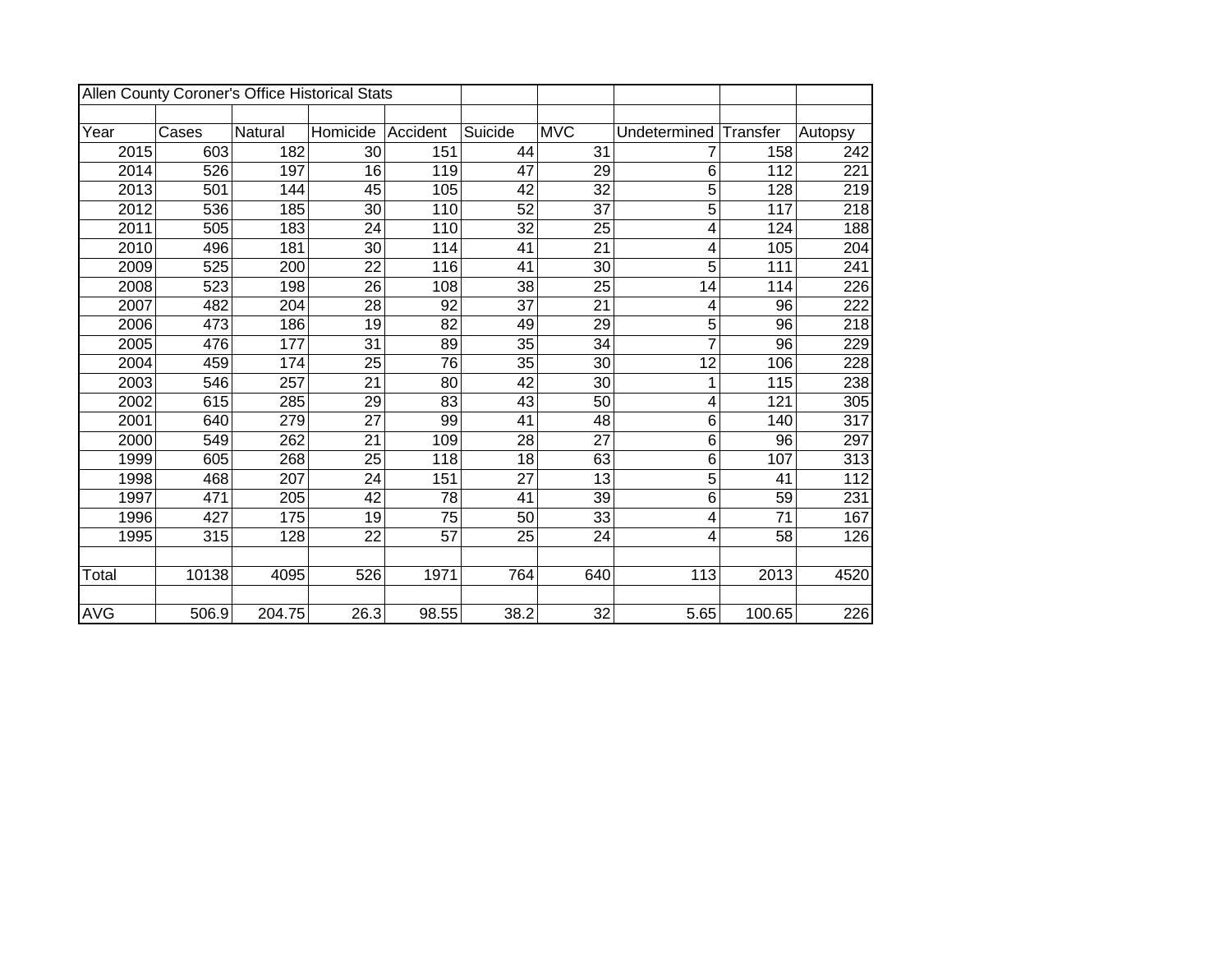| Allen County Homicide Yearly Comparison |                 |            |                 |            |                 |            |                  |            |
|-----------------------------------------|-----------------|------------|-----------------|------------|-----------------|------------|------------------|------------|
|                                         |                 |            |                 |            |                 |            |                  |            |
|                                         | 2015            | 2015       | 2014            | 2014       | 2013            | 2013       | 2012             | 2012       |
|                                         | Number          | Percentage | Number          | Percentage | Number          | Percentage | Number           | Percentage |
| <b>Total Homicides</b>                  | $\overline{30}$ | 100.00%    | $\overline{16}$ | 100.00%    | 45              | 100.00%    | $\overline{30}$  | 100.00%    |
| Sex                                     |                 |            |                 |            |                 |            |                  |            |
| Male                                    | 22              | 73.33%     | 13              | 81.25%     | 42              | 93.33%     | 27               | 90.00%     |
| Female                                  | 8               | 26.67%     | 3               | 18.75%     | 3               | 6.67%      | $\overline{3}$   | 10.00%     |
|                                         |                 |            |                 |            |                 |            |                  |            |
| Race                                    |                 |            |                 |            |                 |            |                  |            |
| White                                   | 8               | 26.67%     | 6               | 37.50%     | 7               | 15.56%     | 9                | 30.00%     |
| <b>Black</b>                            | 18              | 60.00%     | 9               | 56.25%     | 34              | 75.56%     | 19               | 63.33%     |
| Hispanic                                | $\overline{2}$  | 6.67%      | $\mathbf{1}$    | 6.25%      | دن              | 6.67%      | $\overline{2}$   | 6.67%      |
| Asian                                   | $\overline{2}$  | 6.67%      | $\overline{0}$  | 0.00%      | 1               | 2.22%      | $\overline{0}$   | 0.00%      |
|                                         |                 |            |                 |            |                 |            |                  |            |
| Age Group                               |                 |            |                 |            |                 |            |                  |            |
| $0 - 12$                                | 1               | 3.33%      | 0               | 0.00%      | 0               | 0.00%      | $\boldsymbol{0}$ | 0.00%      |
| $13 - 19$                               | 4               | 13.33%     | 1               | 6.25%      | 8               | 17.78%     | 3                | 10.00%     |
| $20 - 29$                               | 14              | 46.67%     | 5               | 31.25%     | 15              | 33.33%     | 10               | 33.33%     |
| 30-39                                   | 6               | 20.00%     | 4               | 25.00%     | 9               | 20.00%     | 5                | 16.67%     |
| 40-49                                   | 4               | 13.33%     | $\overline{3}$  | 18.75%     | 9               | 20.00%     | $\overline{7}$   | 23.33%     |
| 50-59                                   | 0               | 0.00%      | 1               | 6.25%      | $\overline{3}$  | 6.67%      | 4                | 13.33%     |
| 60-69                                   | $\mathbf 1$     | 3.33%      | 1               | 6.25%      | 1               | 2.22%      | $\boldsymbol{0}$ | 0.00%      |
| $70 +$                                  | $\mathbf 0$     | 0.00%      | 1               | 6.25%      | 0               | 0.00%      | 1                | 3.33%      |
| Method                                  |                 |            |                 |            |                 |            |                  |            |
| Asphyxia/ Strangulation                 | 1               | 3.33%      | 1               | 6.25%      | 0               | 0.00%      | 0                | 0.00%      |
| <b>Blunt Force Trauma</b>               | 3               | 10.00%     | $\overline{2}$  | 12.50%     | 3               | 6.67%      | 4                | 13.33%     |
| Exsanguination                          | 1               | 3.33%      | 0               | 0.00%      | 1               | 2.22%      | $\mathbf 0$      | 0.00%      |
| Failure to Thrive                       | 0               | 0.00%      | $\mathbf 0$     | 0.00%      | 0               | 0.00%      | $\mathbf 0$      | 0.00%      |
| Gunshot                                 | $\overline{23}$ | 76.67%     | $\overline{12}$ | 75.00%     | $\overline{39}$ | 86.67%     | $\overline{22}$  | 73.33%     |
| Intracranial Hemorrhage                 | $\pmb{0}$       | 0.00%      | 0               | 0.00%      | 0               | 0.00%      | $\boldsymbol{0}$ | 0.00%      |
| <b>Respiratory Disease</b>              | 0               | 0.00%      | 0               | 0.00%      | 0               | 0.00%      | $\boldsymbol{0}$ | 0.00%      |
| Sepsis                                  | 0               | 0.00%      | 0               | 0.00%      | 1               | 2.22%      | $\mathbf 2$      | 6.67%      |
| Sharp Force Injury                      | $\overline{2}$  | 6.67%      | $\mathbf{1}$    | 6.25%      | 1               | 2.22%      | $\overline{2}$   | 6.67%      |